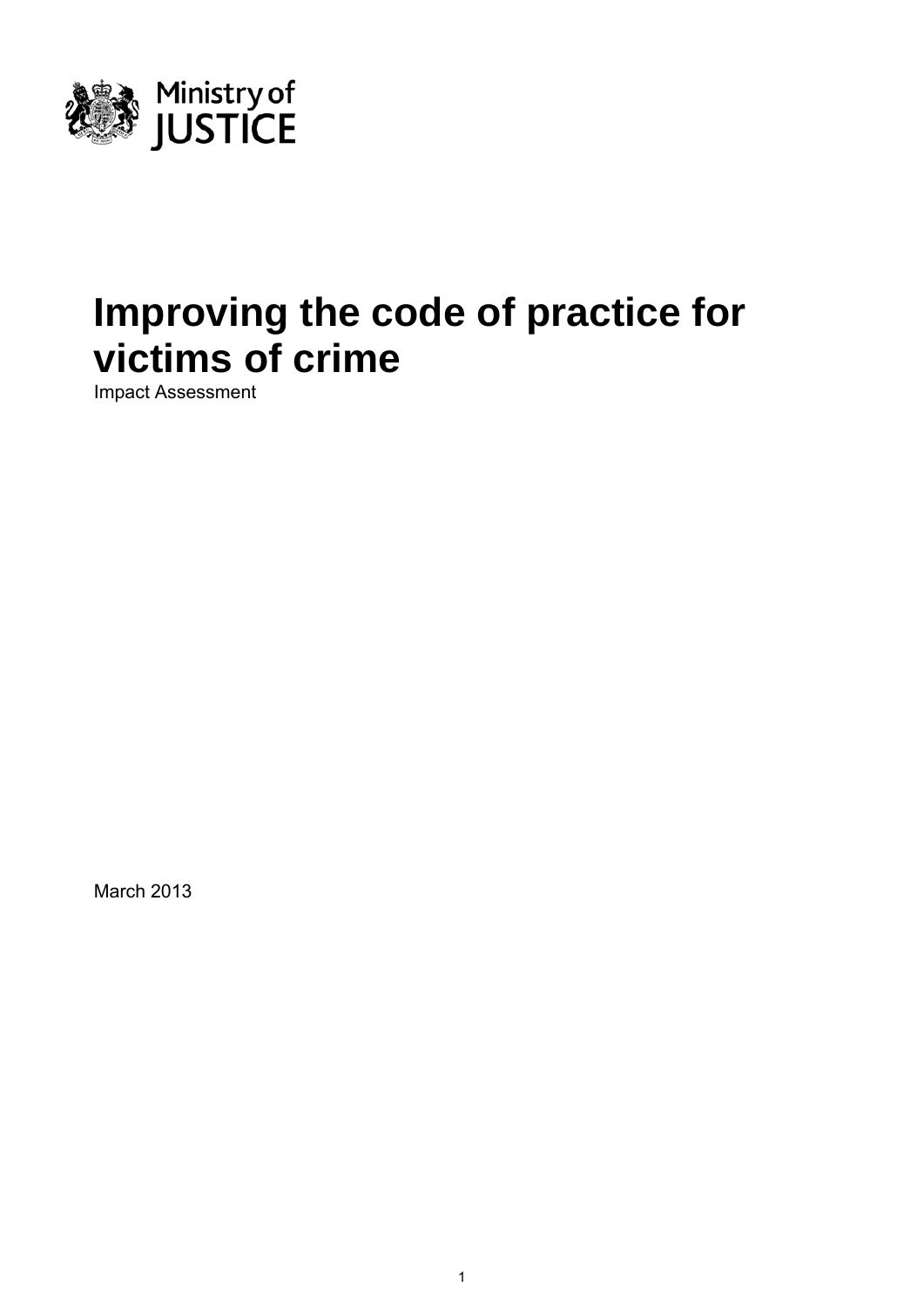| Title: Improving the code of practice for victims of crime                                                                                                                                                                                                                                                                             | Impact Assessment (IA)                                                                                                                                                    |  |  |
|----------------------------------------------------------------------------------------------------------------------------------------------------------------------------------------------------------------------------------------------------------------------------------------------------------------------------------------|---------------------------------------------------------------------------------------------------------------------------------------------------------------------------|--|--|
| <b>IA No: MOJ187</b><br>Lead department or agency: Ministry of Justice                                                                                                                                                                                                                                                                 | <b>MOJ187</b><br>IA No:                                                                                                                                                   |  |  |
|                                                                                                                                                                                                                                                                                                                                        | Date: March 2013                                                                                                                                                          |  |  |
| Other departments or agencies:                                                                                                                                                                                                                                                                                                         | <b>Stage: Development/Options</b>                                                                                                                                         |  |  |
| Police forces in England and Wales, British Transport Police and the<br>Ministry of Defence Police, Crown Prosecution Service, Her                                                                                                                                                                                                     | <b>Source of intervention: Domestic</b>                                                                                                                                   |  |  |
| Majesty's Court and Tribunals Service, Parole Board, HM Prison                                                                                                                                                                                                                                                                         | Type of measure: Other                                                                                                                                                    |  |  |
| Service, Probation Service, Youth Offending Teams, Joint Police /<br>Crown Prosecution Service Witness Care Units, National Offender<br>Management Service, The Criminal Cases Review Commission,<br>Criminal Injuries Compensation Authority, First Tier Tribunal<br>(Criminal Injuries Compensation), formerly known as the Criminal | <b>Contact for enquiries:</b><br>Tim Charlton (0203 334 5180;<br>tim.charlton@justice.gsi.gov.uk) and Hannah<br>Meyer (0203 334 2863;<br>hannah.meyer@justice.gsi.gov.uk) |  |  |
| Injuries Compensation Appeal Panel, UK Border Agency<br><b>Summary: Intervention and Options</b>                                                                                                                                                                                                                                       | <b>RPC Opinion: AMBER</b>                                                                                                                                                 |  |  |

| Cost of Preferred (or more likely) Option |                                             |                                                                |                                 |                      |  |  |  |  |
|-------------------------------------------|---------------------------------------------|----------------------------------------------------------------|---------------------------------|----------------------|--|--|--|--|
| Total Net Present<br>Value                | <b>Business Net</b><br><b>Present Value</b> | Net cost to business per<br><b>year</b> (EANCB on 2009 prices) | In scope of One-In,<br>One-Out? | Measure qualifies as |  |  |  |  |
| Not Quantified<br>(NQ)                    | <b>NQ</b>                                   | <b>NQ</b>                                                      | Out of scope                    | N/A                  |  |  |  |  |

**What is the problem under consideration? Why is government intervention necessary?** 

The Code of Practice for Victims of Crime (Victims' Code) sets out how victims should be treated by the criminal justice system. Presently the Code is not a very accessible document for victims. The Government is consulting on how to revise the Victims' Code so that victims are clear about the services they are entitled to receive from criminal justice agencies under the Code and so that agencies can better tailor services to individual needs. Only the Government can revise the Victims' Code under section 32 of the Domestic Violence, Crime and Victims Act 2004 and this is the first time that the Victims' Code has been revised since its introduction.

Victims and the public at large need to have confidence in the system. There is a link between victims' satisfaction and confidence with the criminal justice system and their willingness to engage with the system in the future. By revising the Victims' Code to make it more user-friendly and by improving the transparency of the complaints process, the Government aims to improve victim confidence and engagement.

Victims do not currently have a loud enough voice in the criminal justice process and anecdotally victims and witnesses often feel that they are accessories in the criminal justice system (CJS). The Government aims to strengthen the voice of victims in the criminal justice system. The Victim Personal Statement (VPS) will be included in the Victims' Code for the first time. All victims will be entitled to make a VPS at the same time as they make an evidential witness statement.

The Government is revising the Code as part of its wider domestic policy strategy to reform the CJS and to improve services and support to victims and witnesses. The revised Code will also transpose part of the EU Directive establishing minimum standards on the rights, support and protection of victims of crime, which is due to come into force on 16 November 2015 along with part of the EU Directives on human trafficking and on child sexual exploitation.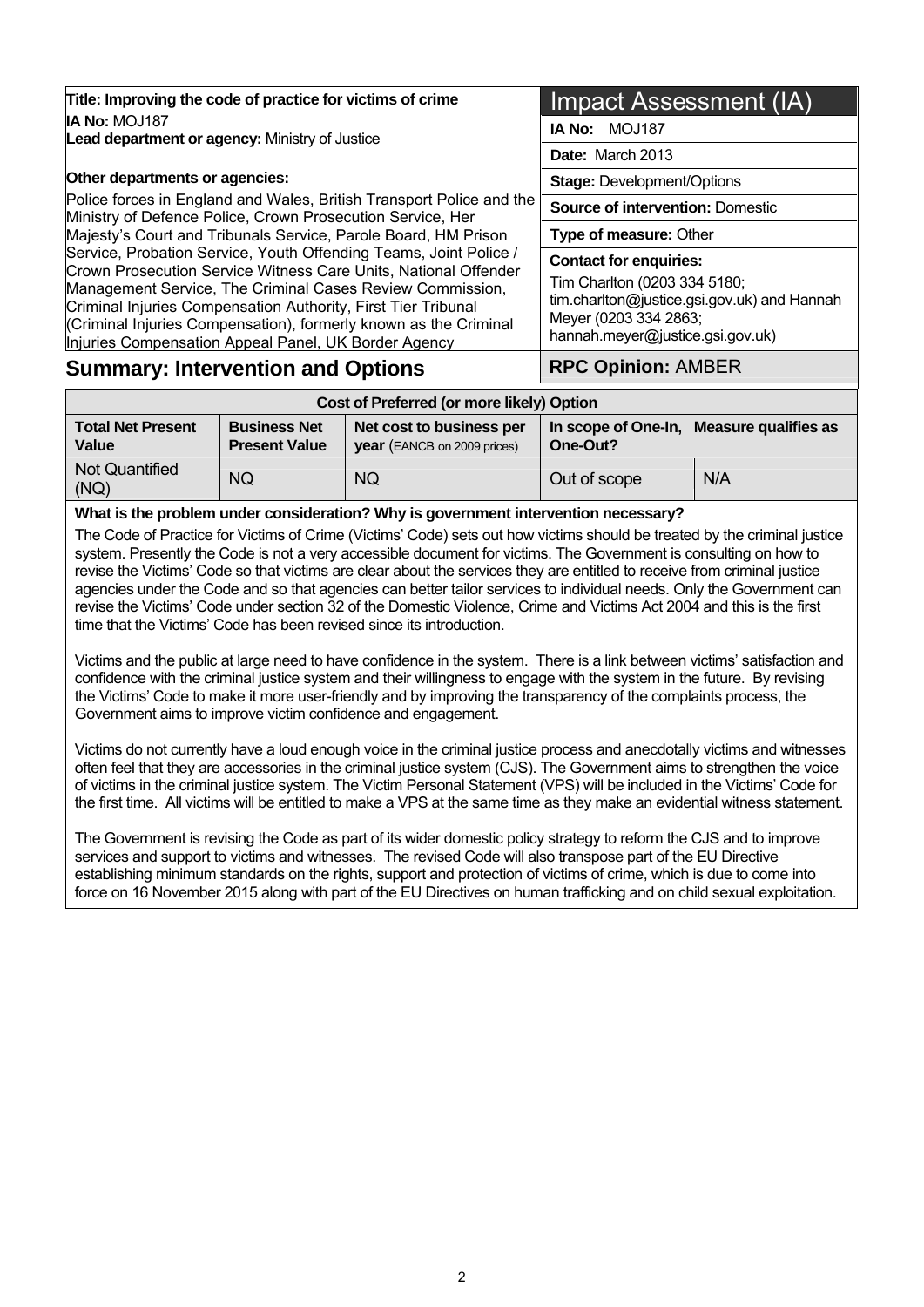#### **What are the policy objectives and the intended effects?**

To improve victims' experience of, and satisfaction with, the criminal justice system.

To make the criminal justice system easier to understand for victims of crime by creating a set of clear entitlements of what victims can expect from the services provided by criminal justice agencies at each stage of the criminal justice process. The level of such services will vary according to need.

To provide an enhanced level of service for victims of serious crime, vulnerable and intimidated victims (including all victims who are under 18 years of age) and the most persistently targeted and to allow criminal justice agencies to tailor and focus services to those most in need.

To provide an entitlement enabling all victims of criminal conduct who make an evidential witness statement and all victims in the three groups listed above (victims of serious crime, vulnerable and intimidated victims and the most persistently targeted) to make a VPS, giving them a stronger voice in the criminal justice process. Businesses will also be able to make an Impact Statement to explain the impact a crime has had upon them.

To create a more transparent, user-friendly and effective process of registering complaints for victims of crime.

To signpost and offer information on Restorative Justice (RJ) to victims, where available. This information on RJ will be provided to victims of adult offenders for the first time.

#### **What policy options have been considered, including any alternatives to regulation? Please justify preferred option (further details in Evidence Base)**

The following options have been considered:

**Option 0:** Do Nothing. Continue with the current set of obligations.

**Option 1:** Implementing the revised Code of Practice for Victims of Crime:

- (a) The Code will be rewritten in a more user-friendly style, structured around the criminal justice process, so that victims can better understand how the system works and what they are entitled to at each stage. The Victims' Code will be revised to provide a tailored and flexible service to all victims and an enhanced service to three categories of victims, namely victims of serious crime, vulnerable and intimidated victims (including a separate section for children under the age of 18) and the most persistently targeted. Agencies will need to carry out effective needs assessments to identify which victims fall into the three categories, and assess what level of support the victim requires accordingly. Victims will also have the opportunity to withdraw from services provided if they no longer need them, or opt back in at a later stage if they previously declined services.
- (b) Reforms to the Victim Personal Statement (VPS): requiring the VPS to be offered to all victims who give an evidential witness statement and all victims in the three groups listed above (victims of serious crime, vulnerable and intimidated victims and the most persistently targeted); expanding the number of bodies able to take a VPS from victims to include voluntary organisations.
- (c) Rewriting the victims' complaints process in order to create a more clear and effective process of registering complaints for victims of crime. CJS agencies will have a duty to a) provide victims with a clearly defined complaints procedure (contact, progression, time frame); and b) provide a substantive response to the complaint. For the first time, if an agency receives a complaint which should be dealt with by a different agency, there will be a duty on the receiving agency to ensure that the complaint reaches the right agency. The victim would also have the option to refer their complaint through the Parliamentary and Health Service Ombudsman via their local MP if they are not satisfied with the outcome of the complaint which they have received through the internal complaints procedure of an agency..
- (d) The Code will include a separate section on Restorative Justice (RJ) for victims of adult offenders for the first time. The current Code provides information on RJ for victims of youth offenders only. This will explain to victims what RJ is in simple terms and its potential avaliability both before and after criminal proceedings have taken place, with a concurrent duty that the police, Witness Care Units, Youth Offending Teams and victim support organisations should signpost and offer information on RJ to victims, where available.

The preferred option is Option 1.

Following this public consultation, any changes will be made by laying a revised Victims' Code of Practice before Parliament under Section 32 of the Domestic Violence, Crime and Victims Act 2004. A statutory instrument will be laid to bring the revised Code into force.

| Will the policy be reviewed? It will be reviewed. If applicable, set review date: 04/2015 |     |  |  |  |  |  |
|-------------------------------------------------------------------------------------------|-----|--|--|--|--|--|
| Does implementation go beyond minimum EU requirements?                                    | Yes |  |  |  |  |  |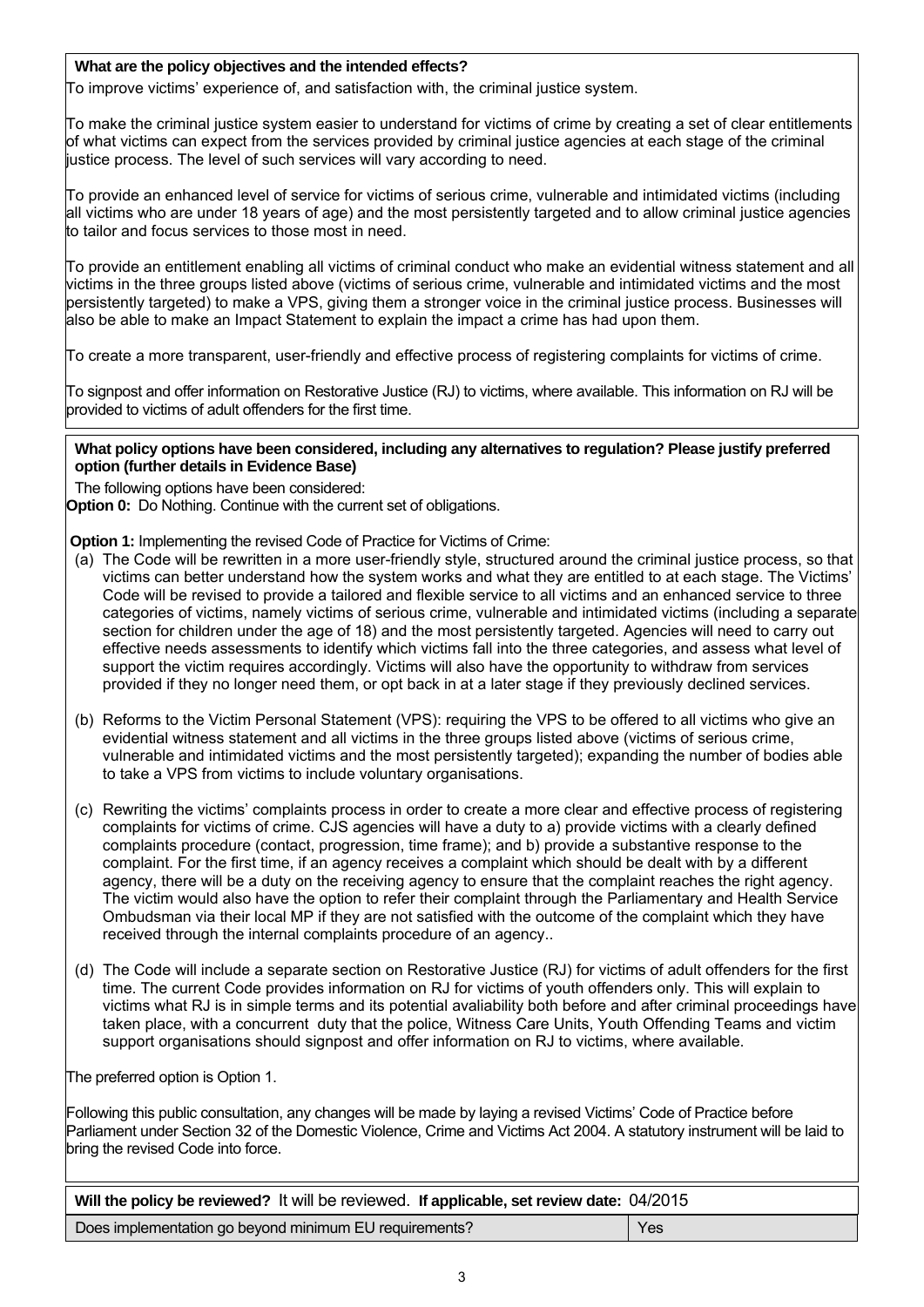| Are any of these organisations in scope? If Micros not                                                | <b>Micro</b> | < 20 | <b>Small</b>   | <b>Medium</b> | Large       |
|-------------------------------------------------------------------------------------------------------|--------------|------|----------------|---------------|-------------|
| exempted set out reason in Evidence Base.                                                             | Yes          | Yes  | Yes            | Yes           | Yes         |
| What is the $CO2$ equivalent change in greenhouse gas emissions?<br>(Million tonnes $CO2$ equivalent) |              |      | Traded:<br>N/A | N/A           | Non-traded: |

*I have read the Impact Assessment and I am satisfied that (a) it represents a fair and reasonable view of the expected costs, benefits and impact of the policy, and (b) that the benefits justify the costs.* 

Signed by the responsible Minister: Date: 13 March 2013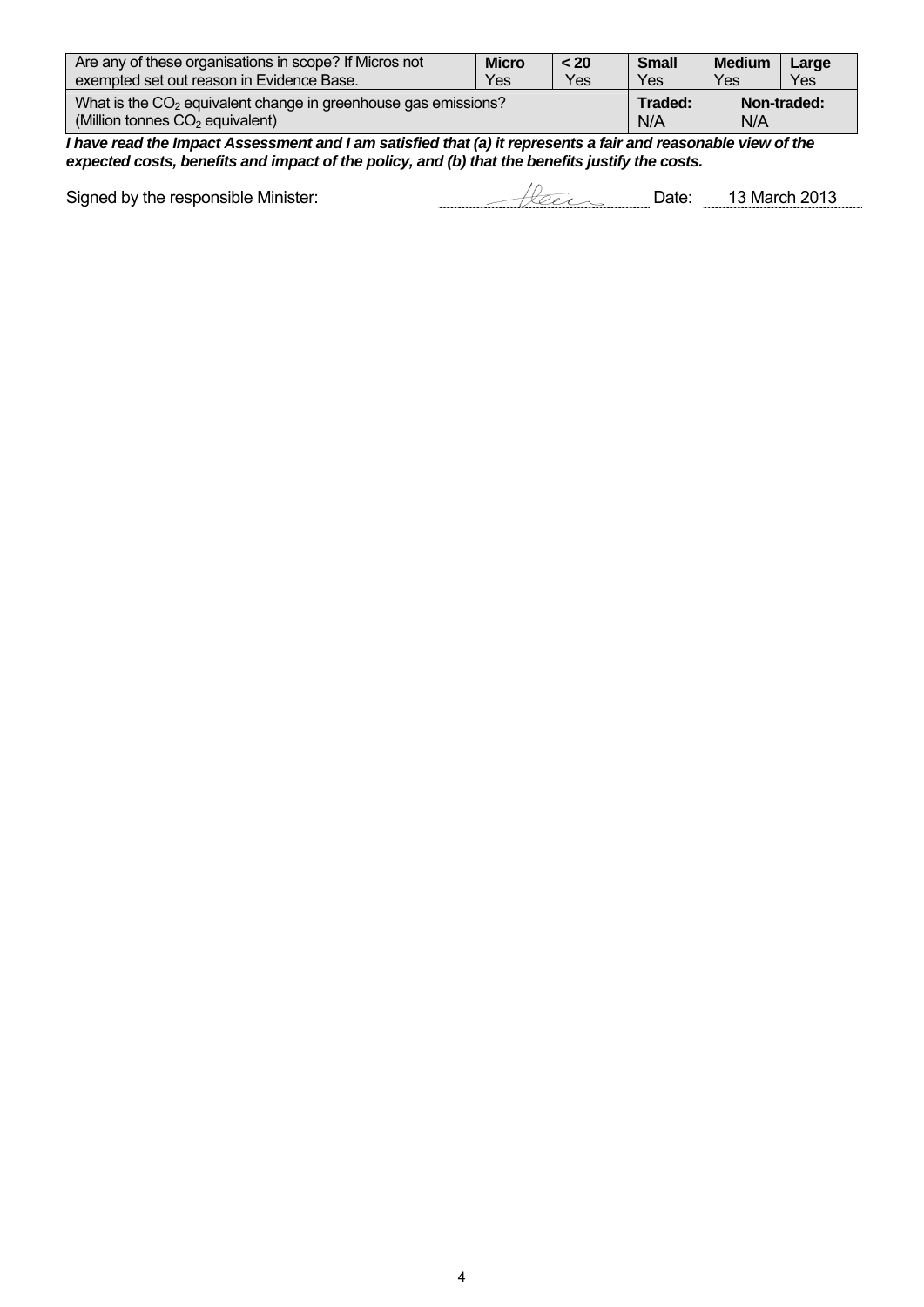### **Summary: Analysis & Evidence Policy Option 1(a)**

**Description:** Revising the Victims' Code to ensure a flexible service which responds to the particular needs of all victims and an enhanced service to victims of serious crime, vulnerable and intimidated victims and the most persistently targeted.

| <b>Price Base</b><br><b>PV Base</b>                                                                                                                                                                                                                                                                                                                                                                                                                                                                                                                                                                                                                                                                                                                                                  |          |  | <b>Time Period</b>                                                                                                                      |       | Net Benefit (Present Value (PV)) (£m) |                                                                                                                                                                                                                                                                                                                                                                                                                                                                  |                          |                                         |  |
|--------------------------------------------------------------------------------------------------------------------------------------------------------------------------------------------------------------------------------------------------------------------------------------------------------------------------------------------------------------------------------------------------------------------------------------------------------------------------------------------------------------------------------------------------------------------------------------------------------------------------------------------------------------------------------------------------------------------------------------------------------------------------------------|----------|--|-----------------------------------------------------------------------------------------------------------------------------------------|-------|---------------------------------------|------------------------------------------------------------------------------------------------------------------------------------------------------------------------------------------------------------------------------------------------------------------------------------------------------------------------------------------------------------------------------------------------------------------------------------------------------------------|--------------------------|-----------------------------------------|--|
| Year N/A                                                                                                                                                                                                                                                                                                                                                                                                                                                                                                                                                                                                                                                                                                                                                                             | Year N/A |  | Years N/A                                                                                                                               |       | Low: NQ<br>High: NQ                   |                                                                                                                                                                                                                                                                                                                                                                                                                                                                  | <b>Best Estimate: NQ</b> |                                         |  |
| COSTS (£m)                                                                                                                                                                                                                                                                                                                                                                                                                                                                                                                                                                                                                                                                                                                                                                           |          |  | <b>Total Transition</b><br>(Constant Price)                                                                                             | Years |                                       | <b>Average Annual</b><br>(excl. Transition) (Constant Price)                                                                                                                                                                                                                                                                                                                                                                                                     |                          | <b>Total Cost</b><br>(Present Value)    |  |
| Low                                                                                                                                                                                                                                                                                                                                                                                                                                                                                                                                                                                                                                                                                                                                                                                  |          |  | NQ.                                                                                                                                     |       | NQ.                                   |                                                                                                                                                                                                                                                                                                                                                                                                                                                                  |                          | NQ.                                     |  |
| <b>High</b>                                                                                                                                                                                                                                                                                                                                                                                                                                                                                                                                                                                                                                                                                                                                                                          |          |  | NQ.                                                                                                                                     |       |                                       | NQ.                                                                                                                                                                                                                                                                                                                                                                                                                                                              |                          | NQ.                                     |  |
| <b>Best Estimate</b>                                                                                                                                                                                                                                                                                                                                                                                                                                                                                                                                                                                                                                                                                                                                                                 |          |  | NQ.                                                                                                                                     |       | NQ.<br>NQ.                            |                                                                                                                                                                                                                                                                                                                                                                                                                                                                  |                          |                                         |  |
| Description and scale of key monetised costs by 'main affected groups'<br>None                                                                                                                                                                                                                                                                                                                                                                                                                                                                                                                                                                                                                                                                                                       |          |  |                                                                                                                                         |       |                                       |                                                                                                                                                                                                                                                                                                                                                                                                                                                                  |                          |                                         |  |
| Other key non-monetised costs by 'main affected groups'<br>Criminal justice agencies may be required to undertake internal reviews and assessments of current procedures<br>and potentially adapt to a new system, which may result in transitional costs.<br>The police and Witness Care Units will be required to amend their needs assessments to ensure they are compliant with<br>the Code in order to identify victims of the most serious crime and the most persistently targeted victims as well as the<br>vulnerable and intimidated victims, with a possibility that this may result in administrative costs.                                                                                                                                                             |          |  |                                                                                                                                         |       |                                       |                                                                                                                                                                                                                                                                                                                                                                                                                                                                  |                          |                                         |  |
| <b>BENEFITS (£m)</b>                                                                                                                                                                                                                                                                                                                                                                                                                                                                                                                                                                                                                                                                                                                                                                 |          |  | <b>Total Transition</b><br>(Constant Price)                                                                                             | Years |                                       | <b>Average Annual</b><br>(excl. Transition) (Constant Price)                                                                                                                                                                                                                                                                                                                                                                                                     |                          | <b>Total Benefit</b><br>(Present Value) |  |
| Low                                                                                                                                                                                                                                                                                                                                                                                                                                                                                                                                                                                                                                                                                                                                                                                  |          |  | NQ                                                                                                                                      |       |                                       | NQ.                                                                                                                                                                                                                                                                                                                                                                                                                                                              |                          | NQ.                                     |  |
| <b>High</b>                                                                                                                                                                                                                                                                                                                                                                                                                                                                                                                                                                                                                                                                                                                                                                          |          |  | NQ                                                                                                                                      |       |                                       | NQ.                                                                                                                                                                                                                                                                                                                                                                                                                                                              |                          | NQ.                                     |  |
| <b>Best Estimate</b>                                                                                                                                                                                                                                                                                                                                                                                                                                                                                                                                                                                                                                                                                                                                                                 |          |  | <b>NQ</b>                                                                                                                               |       |                                       | <b>NQ</b>                                                                                                                                                                                                                                                                                                                                                                                                                                                        |                          | NQ.                                     |  |
| <b>None</b>                                                                                                                                                                                                                                                                                                                                                                                                                                                                                                                                                                                                                                                                                                                                                                          |          |  | Description and scale of key monetised benefits by 'main affected groups'<br>Other key non-monetised benefits by 'main affected groups' |       |                                       |                                                                                                                                                                                                                                                                                                                                                                                                                                                                  |                          |                                         |  |
|                                                                                                                                                                                                                                                                                                                                                                                                                                                                                                                                                                                                                                                                                                                                                                                      |          |  |                                                                                                                                         |       |                                       | Revising the Code to make it easier to follow and make entitlements clearer should increase transparency and may<br>lead to improved victim satisfaction through greater understanding and take up of entitlements<br>Amending the needs assessment in order to identify victims who fall within the three categories as defined by the<br>revised Victims' Code should enable agencies to tailor services to meet the specific needs of these types of victims. |                          |                                         |  |
| Criminal justice agencies will be better able to target resources to victims. An improved level of service may reduce the<br>current level of complaints from victims and therefore the burden on the CJS as a whole.<br>Improving the information and support provided to victims may improve victims' engagement with the CJS, increasing<br>victims' participation in the system by increasing the likelihood that they report crimes and come forward to give evidence<br>and thereby improving the effectiveness of the CJS as a whole.<br>Failure to fully implement a European Directive may lead to infraction proceedings: revising the Victims' Code will<br>transpose part of the EU Directive on establishing minimum standards on the rights, support and protection of |          |  |                                                                                                                                         |       |                                       |                                                                                                                                                                                                                                                                                                                                                                                                                                                                  |                          |                                         |  |
| victims of crime.<br>Key assumptions/sensitivities/risks<br>Discount rate (%)<br>N/A                                                                                                                                                                                                                                                                                                                                                                                                                                                                                                                                                                                                                                                                                                 |          |  |                                                                                                                                         |       |                                       |                                                                                                                                                                                                                                                                                                                                                                                                                                                                  |                          |                                         |  |
|                                                                                                                                                                                                                                                                                                                                                                                                                                                                                                                                                                                                                                                                                                                                                                                      |          |  |                                                                                                                                         |       |                                       | Impacts are sensitive to the assumption that clearer entitlements will make it easier for victims to understand the<br>CJS. This may lead to an increase in uptake of services which may have resource implications for the agencies.                                                                                                                                                                                                                            |                          |                                         |  |
|                                                                                                                                                                                                                                                                                                                                                                                                                                                                                                                                                                                                                                                                                                                                                                                      |          |  |                                                                                                                                         |       |                                       | It is assumed that it is possible to accurately identify the needs of victims through their first contact with the criminal<br>justice agency and through the initial needs assessment by the police which will take place in order to signpost<br>victims to the appropriate referral service (where a further needs assessment will be conducted).                                                                                                             |                          |                                         |  |
| <b>BUSINESS ASSESSMENT (Option 1(a))</b>                                                                                                                                                                                                                                                                                                                                                                                                                                                                                                                                                                                                                                                                                                                                             |          |  |                                                                                                                                         |       |                                       |                                                                                                                                                                                                                                                                                                                                                                                                                                                                  |                          |                                         |  |

|           | Direct impact on business (Equivalent Annual) £m: | In scope of OIOO? | Measure qualifies as |     |
|-----------|---------------------------------------------------|-------------------|----------------------|-----|
| Costs: NQ | <b>Benefits: NQ</b>                               | Net: NQ           | No                   | N/A |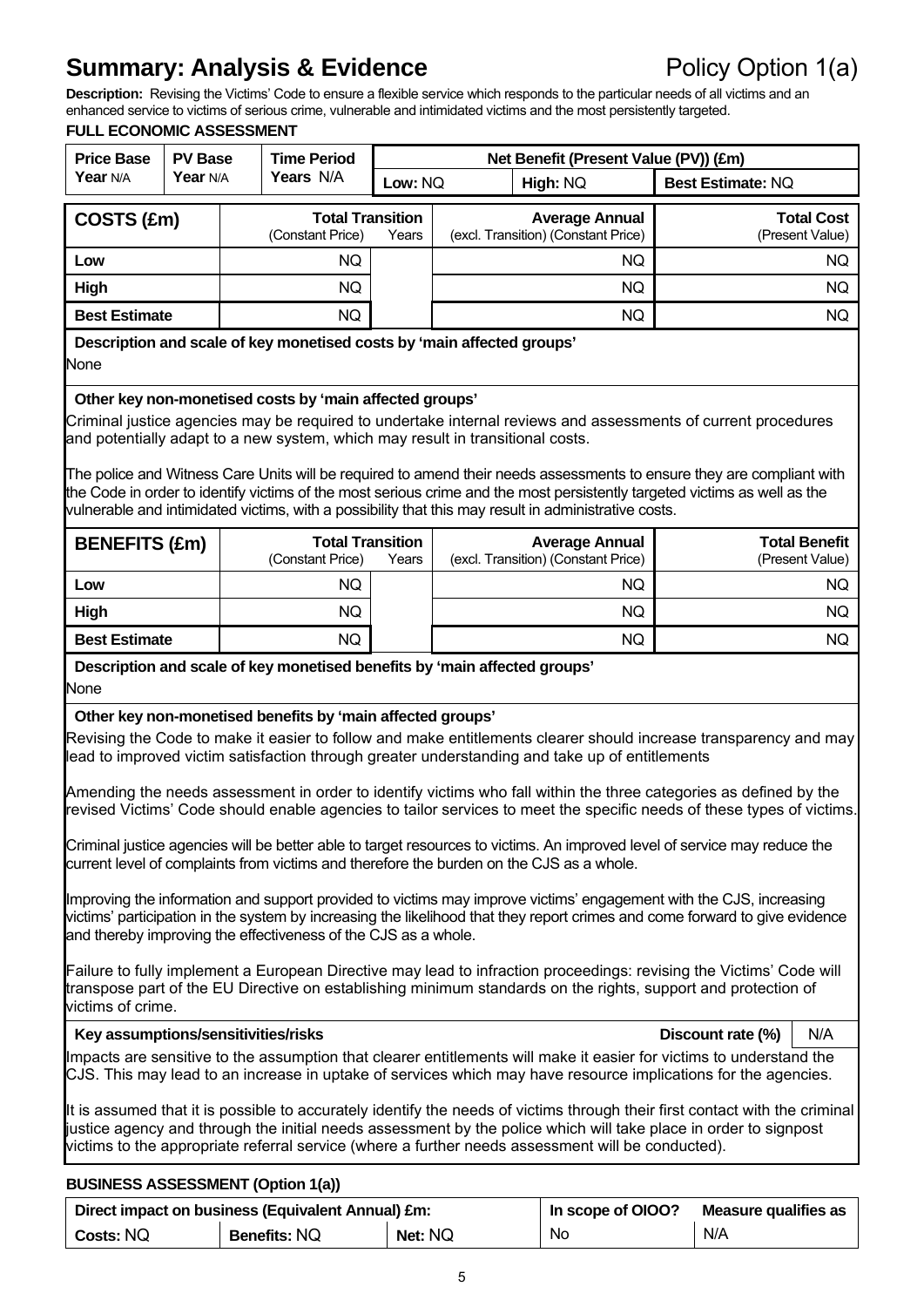## **Summary: Analysis & Evidence** Policy Option 1(b)

**Description:** Reforms to the Victim Personal Statement.

| <b>Price Base</b><br><b>PV Base</b>                                                                                                                                                                                                                                                                                                                                                                                                                                                                                                                                                                                                                                                                                                                                                                                                                                                                                                                                                                                |          | <b>Time Period</b>                                                                                                                                |         | Net Benefit (Present Value (PV)) (£m) |                                                              |                          |                                         |     |
|--------------------------------------------------------------------------------------------------------------------------------------------------------------------------------------------------------------------------------------------------------------------------------------------------------------------------------------------------------------------------------------------------------------------------------------------------------------------------------------------------------------------------------------------------------------------------------------------------------------------------------------------------------------------------------------------------------------------------------------------------------------------------------------------------------------------------------------------------------------------------------------------------------------------------------------------------------------------------------------------------------------------|----------|---------------------------------------------------------------------------------------------------------------------------------------------------|---------|---------------------------------------|--------------------------------------------------------------|--------------------------|-----------------------------------------|-----|
| Year N/A                                                                                                                                                                                                                                                                                                                                                                                                                                                                                                                                                                                                                                                                                                                                                                                                                                                                                                                                                                                                           | Year N/A | Years N/A                                                                                                                                         | Low: NQ | High: NQ                              |                                                              | <b>Best Estimate: NQ</b> |                                         |     |
| COSTS (£m)                                                                                                                                                                                                                                                                                                                                                                                                                                                                                                                                                                                                                                                                                                                                                                                                                                                                                                                                                                                                         |          | <b>Total Transition</b><br>(Constant Price)                                                                                                       | Years   |                                       | <b>Average Annual</b><br>(excl. Transition) (Constant Price) |                          | <b>Total Cost</b><br>(Present Value)    |     |
| Low                                                                                                                                                                                                                                                                                                                                                                                                                                                                                                                                                                                                                                                                                                                                                                                                                                                                                                                                                                                                                |          | NQ.                                                                                                                                               |         |                                       | NQ.                                                          |                          |                                         | NQ. |
| High                                                                                                                                                                                                                                                                                                                                                                                                                                                                                                                                                                                                                                                                                                                                                                                                                                                                                                                                                                                                               |          | NQ.                                                                                                                                               |         |                                       | NQ.                                                          |                          |                                         | NQ. |
| <b>Best Estimate</b>                                                                                                                                                                                                                                                                                                                                                                                                                                                                                                                                                                                                                                                                                                                                                                                                                                                                                                                                                                                               |          | <b>NQ</b>                                                                                                                                         |         |                                       | <b>NQ</b>                                                    |                          |                                         | NQ. |
| None                                                                                                                                                                                                                                                                                                                                                                                                                                                                                                                                                                                                                                                                                                                                                                                                                                                                                                                                                                                                               |          | Description and scale of key monetised costs by 'main affected groups'                                                                            |         |                                       |                                                              |                          |                                         |     |
| Other key non-monetised costs by 'main affected groups'<br>There could be costs to the police force across England and Wales due to the additional time spent with victims to<br>support the writing of the VPS.<br>There may be additional costs for the CPS in ensuring the VPS is contained within the court file if the changes to<br>the Code lead to an increased VPS uptake.<br>Witness Care Units, mainly staffed by the police, may incur administrative and training costs for offering and<br>recording the VPS. There may be additional costs incurred if voluntary organisations are engaged or contracted to<br>take the VPS on behalf of the police or Witness Care Unit.<br>There will be further administrative costs to criminal justice agencies recording and processing Impact Statements<br>from larger businesses.<br>While businesses' choosing to make an Impact Statement implies a net benefit to them of doing so, there may be<br>costs associated with the time involved to make it. |          |                                                                                                                                                   |         |                                       |                                                              |                          |                                         |     |
| <b>BENEFITS (£m)</b>                                                                                                                                                                                                                                                                                                                                                                                                                                                                                                                                                                                                                                                                                                                                                                                                                                                                                                                                                                                               |          | <b>Total Transition</b><br>(Constant Price)                                                                                                       | Years   |                                       | <b>Average Annual</b><br>(excl. Transition) (Constant Price) |                          | <b>Total Benefit</b><br>(Present Value) |     |
| Low                                                                                                                                                                                                                                                                                                                                                                                                                                                                                                                                                                                                                                                                                                                                                                                                                                                                                                                                                                                                                |          | NQ.                                                                                                                                               |         |                                       | NQ.                                                          |                          |                                         | NQ. |
| High                                                                                                                                                                                                                                                                                                                                                                                                                                                                                                                                                                                                                                                                                                                                                                                                                                                                                                                                                                                                               |          | NQ.                                                                                                                                               |         |                                       | <b>NQ</b>                                                    |                          |                                         | NQ. |
| <b>Best Estimate</b>                                                                                                                                                                                                                                                                                                                                                                                                                                                                                                                                                                                                                                                                                                                                                                                                                                                                                                                                                                                               |          | NQ.                                                                                                                                               |         |                                       | <b>NQ</b>                                                    |                          |                                         | NQ. |
|                                                                                                                                                                                                                                                                                                                                                                                                                                                                                                                                                                                                                                                                                                                                                                                                                                                                                                                                                                                                                    |          | Description and scale of key monetised benefits by 'main affected groups'                                                                         |         |                                       |                                                              |                          |                                         |     |
| None                                                                                                                                                                                                                                                                                                                                                                                                                                                                                                                                                                                                                                                                                                                                                                                                                                                                                                                                                                                                               |          |                                                                                                                                                   |         |                                       |                                                              |                          |                                         |     |
| Other key non-monetised benefits by 'main affected groups'<br>Victims of crime who make an evidential witness statement and victims who are entitled to enhanced services<br>under the Code (victims of the most serious crime, the most persistently targeted victims and vulnerable and<br>intimidated victims) will benefit from an increased offer rate of the VPS by criminal justice agencies and a greater<br>understanding of the VPS. This may allow them to participate to a greater extent in the criminal justice process. All<br>businesses will benefit from the opportunity to make an Impact Statement.<br>The opportunity for all businesses to make an Impact Statement will give them a voice in the criminal justice                                                                                                                                                                                                                                                                           |          |                                                                                                                                                   |         |                                       |                                                              |                          |                                         |     |
|                                                                                                                                                                                                                                                                                                                                                                                                                                                                                                                                                                                                                                                                                                                                                                                                                                                                                                                                                                                                                    |          | process and allow them to fully articulate the impact a crime has had upon them.                                                                  |         |                                       |                                                              |                          |                                         |     |
|                                                                                                                                                                                                                                                                                                                                                                                                                                                                                                                                                                                                                                                                                                                                                                                                                                                                                                                                                                                                                    |          | Key assumptions/sensitivities/risks<br>The impact on the police is not clear, as while other agencies or voluntary organisations may take the VPS |         |                                       |                                                              |                          | N/A<br>Discount rate (%)                |     |
|                                                                                                                                                                                                                                                                                                                                                                                                                                                                                                                                                                                                                                                                                                                                                                                                                                                                                                                                                                                                                    |          | therefore reducing the burden on police, overall volumes of uptake may increase therefore increasing the burden.                                  |         |                                       |                                                              |                          |                                         |     |
|                                                                                                                                                                                                                                                                                                                                                                                                                                                                                                                                                                                                                                                                                                                                                                                                                                                                                                                                                                                                                    |          | The police are already expected to take a VPS from victims at the same time as taking an evidential statement.                                    |         |                                       |                                                              |                          |                                         |     |
|                                                                                                                                                                                                                                                                                                                                                                                                                                                                                                                                                                                                                                                                                                                                                                                                                                                                                                                                                                                                                    |          | <b>BUSINESS ASSESSMENT (Option 2(b))</b>                                                                                                          |         |                                       |                                                              |                          |                                         |     |
|                                                                                                                                                                                                                                                                                                                                                                                                                                                                                                                                                                                                                                                                                                                                                                                                                                                                                                                                                                                                                    |          | Direct impact on business (Equivalent Annual) £m:                                                                                                 |         |                                       | In scope of OIOO?                                            |                          | <b>Measure qualifies as</b>             |     |
| Costs: NQ                                                                                                                                                                                                                                                                                                                                                                                                                                                                                                                                                                                                                                                                                                                                                                                                                                                                                                                                                                                                          |          | Benefits: NQ                                                                                                                                      | Net: NQ |                                       | <b>No</b>                                                    |                          | N/A                                     |     |
|                                                                                                                                                                                                                                                                                                                                                                                                                                                                                                                                                                                                                                                                                                                                                                                                                                                                                                                                                                                                                    |          |                                                                                                                                                   |         |                                       |                                                              |                          |                                         |     |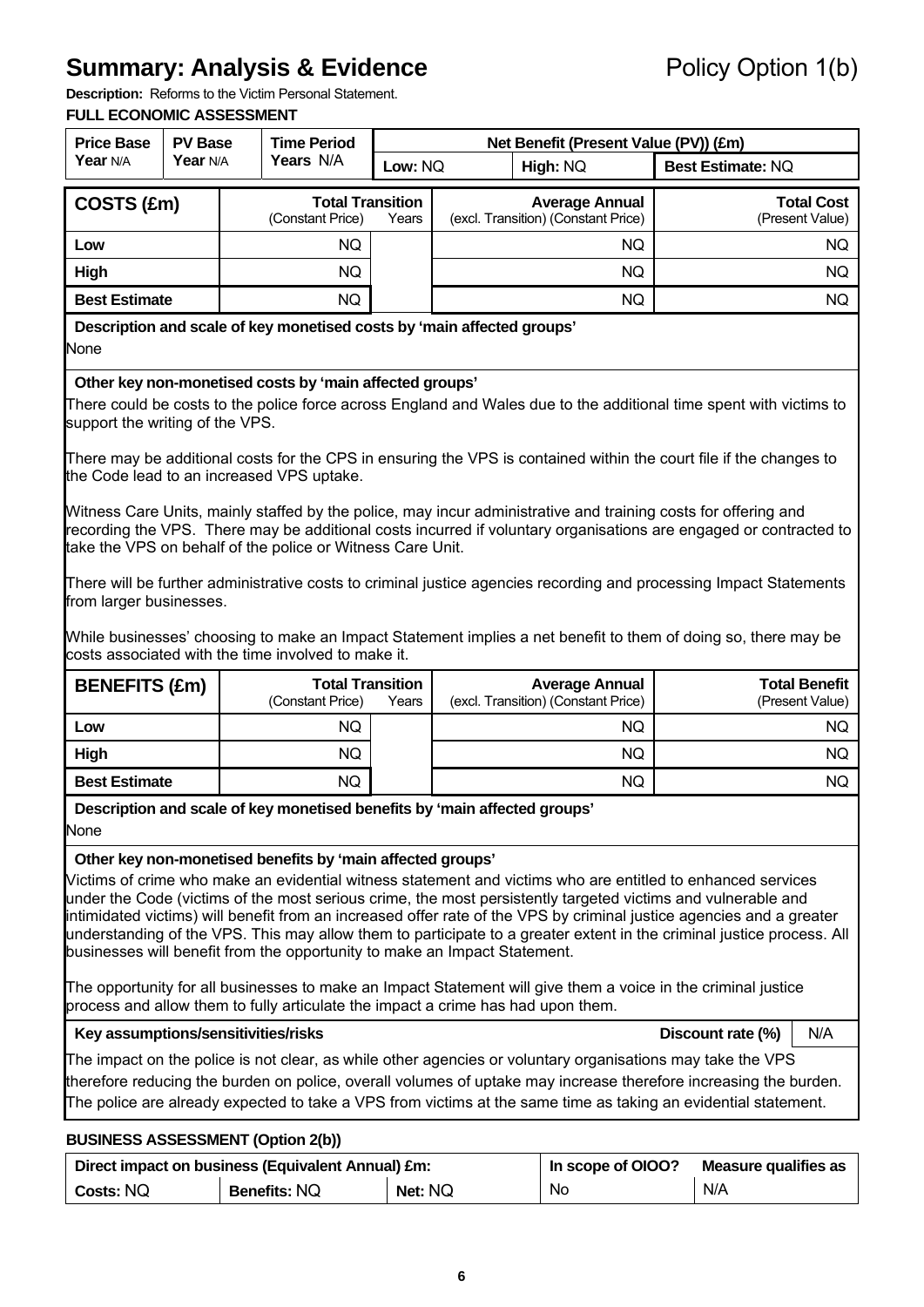## **Summary: Analysis & Evidence** Policy Option 1(c)

**Description:** A more effective means of registering complaints for victims of crime.

| <b>Price Base</b>                                                                                                                                                                                                                                                                                                                                                                                                                                                                                                                                                                                                                                                                                                 | <b>PV Base</b> |  | <b>Time Period</b>                                                        | Net Benefit (Present Value (PV)) (£m) |         |                                                              |  |                             |                                         |
|-------------------------------------------------------------------------------------------------------------------------------------------------------------------------------------------------------------------------------------------------------------------------------------------------------------------------------------------------------------------------------------------------------------------------------------------------------------------------------------------------------------------------------------------------------------------------------------------------------------------------------------------------------------------------------------------------------------------|----------------|--|---------------------------------------------------------------------------|---------------------------------------|---------|--------------------------------------------------------------|--|-----------------------------|-----------------------------------------|
| Year N/A                                                                                                                                                                                                                                                                                                                                                                                                                                                                                                                                                                                                                                                                                                          | Year N/A       |  | Years N/A                                                                 |                                       | Low: NQ | High: NQ                                                     |  | Best Estimate: NQ           |                                         |
| COSTS (£m)                                                                                                                                                                                                                                                                                                                                                                                                                                                                                                                                                                                                                                                                                                        |                |  | <b>Total Transition</b><br>(Constant Price)                               | Years                                 |         | <b>Average Annual</b><br>(excl. Transition) (Constant Price) |  |                             | <b>Total Cost</b><br>(Present Value)    |
| Low                                                                                                                                                                                                                                                                                                                                                                                                                                                                                                                                                                                                                                                                                                               |                |  | NQ.                                                                       |                                       |         | NQ.                                                          |  |                             | NQ.                                     |
| High                                                                                                                                                                                                                                                                                                                                                                                                                                                                                                                                                                                                                                                                                                              |                |  | NQ.                                                                       |                                       | NQ.     |                                                              |  |                             | NQ.                                     |
| <b>Best Estimate</b>                                                                                                                                                                                                                                                                                                                                                                                                                                                                                                                                                                                                                                                                                              |                |  | NQ                                                                        |                                       |         | <b>NQ</b>                                                    |  |                             | NQ.                                     |
| None                                                                                                                                                                                                                                                                                                                                                                                                                                                                                                                                                                                                                                                                                                              |                |  | Description and scale of key monetised costs by 'main affected groups'    |                                       |         |                                                              |  |                             |                                         |
| Other key non-monetised costs by 'main affected groups'<br>Agencies may need to carry out internal reviews and assessments of current complaints procedures to make sure they<br>have a clearly identified complaints process. This may have transitional costs.<br>Where agencies don't already do so, there may be costs involved in publishing new information on how to make<br>complaints and in providing updates if complaints involve more than one agency.                                                                                                                                                                                                                                               |                |  |                                                                           |                                       |         |                                                              |  |                             |                                         |
| <b>BENEFITS (£m)</b>                                                                                                                                                                                                                                                                                                                                                                                                                                                                                                                                                                                                                                                                                              |                |  | <b>Total Transition</b><br>(Constant Price)                               | Years                                 |         | <b>Average Annual</b><br>(excl. Transition) (Constant Price) |  |                             | <b>Total Benefit</b><br>(Present Value) |
| Low                                                                                                                                                                                                                                                                                                                                                                                                                                                                                                                                                                                                                                                                                                               |                |  | NQ.                                                                       |                                       |         | NQ.                                                          |  |                             | NQ.                                     |
| High                                                                                                                                                                                                                                                                                                                                                                                                                                                                                                                                                                                                                                                                                                              |                |  | NQ                                                                        |                                       |         | <b>NQ</b>                                                    |  |                             | NQ.                                     |
| <b>Best Estimate</b>                                                                                                                                                                                                                                                                                                                                                                                                                                                                                                                                                                                                                                                                                              |                |  | <b>NQ</b>                                                                 |                                       |         | <b>NQ</b>                                                    |  |                             | NQ.                                     |
| None                                                                                                                                                                                                                                                                                                                                                                                                                                                                                                                                                                                                                                                                                                              |                |  | Description and scale of key monetised benefits by 'main affected groups' |                                       |         |                                                              |  |                             |                                         |
| Other key non-monetised benefits by 'main affected groups'<br>Victims will have a clearly identified set of entitlements and a greater understanding of the duties on agencies should<br>they need to make a complaint and will have access to greater information on how agencies handle complaints. This<br>may increase victim engagement and satisfaction with the CJS.<br>For the first time, if an agency receives a complaint which should be dealt with by a different agency, there will be a duty<br>on the receiving agency to ensure that the complaint reaches the right agency. This should prevent victims having to<br>re-submit the complaint and avert further delay to the complaints process. |                |  |                                                                           |                                       |         |                                                              |  |                             |                                         |
| Key assumptions/sensitivities/risks                                                                                                                                                                                                                                                                                                                                                                                                                                                                                                                                                                                                                                                                               |                |  |                                                                           |                                       |         |                                                              |  | Discount rate (%)           | N/A                                     |
| It is assumed that agencies will have a clearly identifiable complaints process, will provide the victim with the<br>contact details of who is dealing with their complaint and that agencies will be able to publish more information on<br>how they handle complaints under the Code.<br>Reforms to the Code may drive up the quantity of complaints as victims will be more aware of their entitlements<br>and this may place an additional burden on agencies.                                                                                                                                                                                                                                                |                |  |                                                                           |                                       |         |                                                              |  |                             |                                         |
| <b>BUSINESS ASSESSMENT (Option 3(c))</b>                                                                                                                                                                                                                                                                                                                                                                                                                                                                                                                                                                                                                                                                          |                |  |                                                                           |                                       |         |                                                              |  |                             |                                         |
|                                                                                                                                                                                                                                                                                                                                                                                                                                                                                                                                                                                                                                                                                                                   |                |  | Direct impact on business (Equivalent Annual) £m:                         |                                       |         | In scope of OIOO?                                            |  | <b>Measure qualifies as</b> |                                         |
| Costs: NQ                                                                                                                                                                                                                                                                                                                                                                                                                                                                                                                                                                                                                                                                                                         |                |  | <b>Benefits: NQ</b>                                                       | Net: NQ                               |         | No                                                           |  | N/A                         |                                         |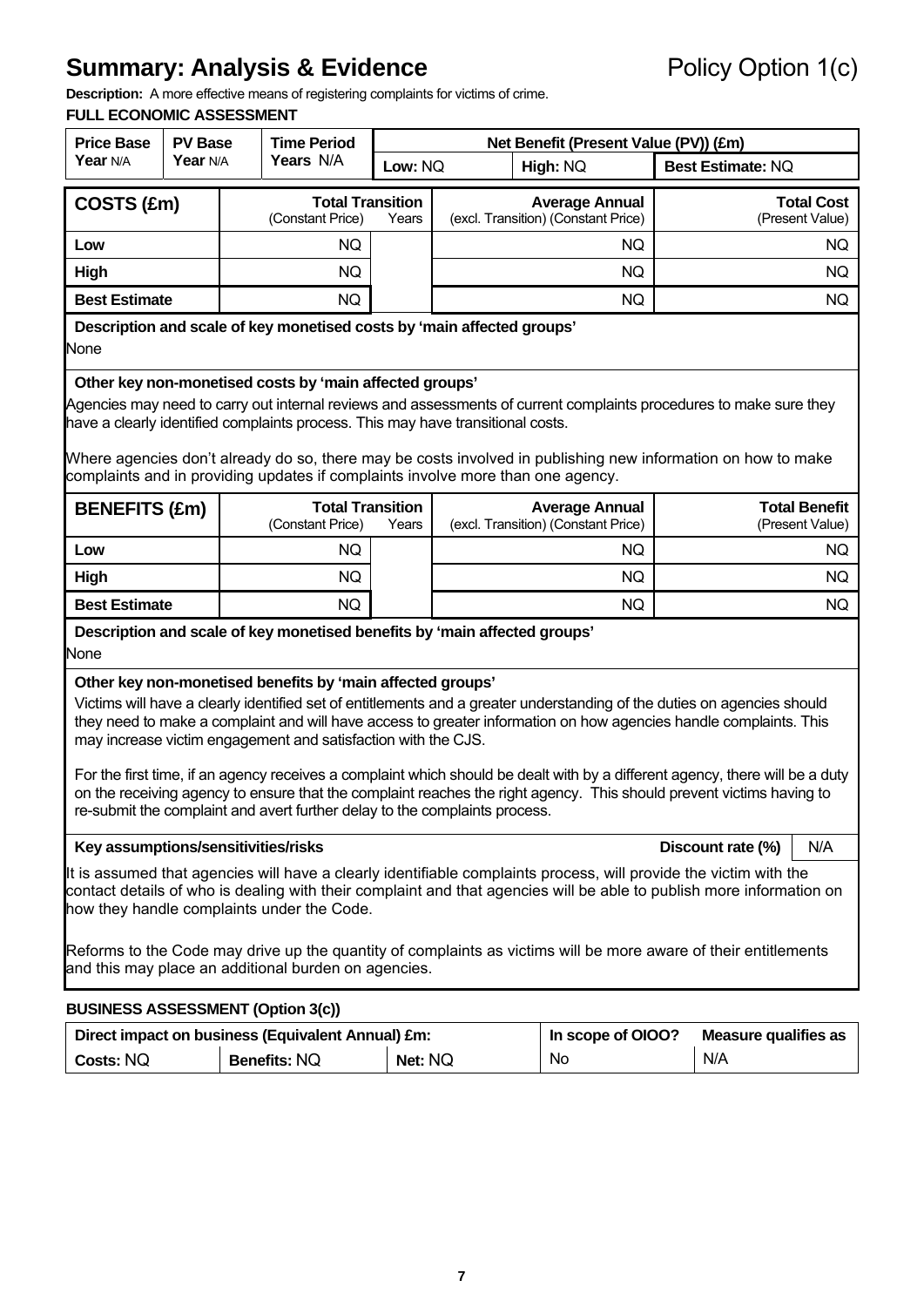### **Summary: Analysis & Evidence** Policy Option 1(d)

**Description:** Signposting and offering information on Restorative Justice to victims where available and extending this to victims of adult offenders for the first time.

| <b>Price Base</b>                                                                                                                                                                                                                                                                                                                                                                                                                                                                                                                                                                                                                                                                                                                                                               | <b>PV Base</b>                               |  | <b>Time Period</b>                                                        |                   |  | Net Benefit (Present Value (PV)) (£m)                        |                      |                                         |
|---------------------------------------------------------------------------------------------------------------------------------------------------------------------------------------------------------------------------------------------------------------------------------------------------------------------------------------------------------------------------------------------------------------------------------------------------------------------------------------------------------------------------------------------------------------------------------------------------------------------------------------------------------------------------------------------------------------------------------------------------------------------------------|----------------------------------------------|--|---------------------------------------------------------------------------|-------------------|--|--------------------------------------------------------------|----------------------|-----------------------------------------|
| Year N/A                                                                                                                                                                                                                                                                                                                                                                                                                                                                                                                                                                                                                                                                                                                                                                        | Years N/A<br>Year N/A<br>Low: NQ<br>High: NQ |  |                                                                           | Best Estimate: NQ |  |                                                              |                      |                                         |
| COSTS (£m)                                                                                                                                                                                                                                                                                                                                                                                                                                                                                                                                                                                                                                                                                                                                                                      |                                              |  | <b>Total Transition</b><br>(Constant Price)                               | Years             |  | <b>Average Annual</b><br>(excl. Transition) (Constant Price) |                      | <b>Total Cost</b><br>(Present Value)    |
| Low                                                                                                                                                                                                                                                                                                                                                                                                                                                                                                                                                                                                                                                                                                                                                                             |                                              |  | NQ.                                                                       |                   |  | NQ.                                                          |                      | NQ.                                     |
| High                                                                                                                                                                                                                                                                                                                                                                                                                                                                                                                                                                                                                                                                                                                                                                            |                                              |  | <b>NQ</b>                                                                 |                   |  | <b>NQ</b>                                                    |                      | NQ.                                     |
| <b>Best Estimate</b>                                                                                                                                                                                                                                                                                                                                                                                                                                                                                                                                                                                                                                                                                                                                                            | <b>NQ</b><br>NQ.                             |  |                                                                           |                   |  |                                                              | NQ.                  |                                         |
| None                                                                                                                                                                                                                                                                                                                                                                                                                                                                                                                                                                                                                                                                                                                                                                            |                                              |  | Description and scale of key monetised costs by 'main affected groups'    |                   |  |                                                              |                      |                                         |
| Agencies may incur costs involved with publishing information on Restorative Justice (RJ) for victims of adult offenders.<br>There may also be costs to the police, WCUs and voluntary organisations from the additional time required to offer RJ<br>information to victims.<br>Signposting RJ in the Code could lead to increased use of the range of different forms of RJ if there is the capacity for it.<br>This would impose additional costs (e.g. running costs) for organisations providing and funding RJ programmes through<br>the potential greater use of RJ.                                                                                                                                                                                                     |                                              |  |                                                                           |                   |  |                                                              |                      |                                         |
| <b>BENEFITS (£m)</b>                                                                                                                                                                                                                                                                                                                                                                                                                                                                                                                                                                                                                                                                                                                                                            |                                              |  | <b>Total Transition</b><br>(Constant Price)                               | Years             |  | <b>Average Annual</b><br>(excl. Transition) (Constant Price) |                      | <b>Total Benefit</b><br>(Present Value) |
| Low                                                                                                                                                                                                                                                                                                                                                                                                                                                                                                                                                                                                                                                                                                                                                                             |                                              |  | NQ.                                                                       |                   |  | NQ.                                                          |                      | NQ.                                     |
| High                                                                                                                                                                                                                                                                                                                                                                                                                                                                                                                                                                                                                                                                                                                                                                            |                                              |  | NQ.                                                                       |                   |  | NQ.                                                          |                      | NQ.                                     |
| <b>Best Estimate</b>                                                                                                                                                                                                                                                                                                                                                                                                                                                                                                                                                                                                                                                                                                                                                            |                                              |  | <b>NQ</b>                                                                 |                   |  | <b>NQ</b>                                                    |                      | NQ.                                     |
| None                                                                                                                                                                                                                                                                                                                                                                                                                                                                                                                                                                                                                                                                                                                                                                            |                                              |  | Description and scale of key monetised benefits by 'main affected groups' |                   |  |                                                              |                      |                                         |
| Other key non-monetised benefits by 'main affected groups'<br>Signposting RJ in the Code could lead to increased use of the range of different forms of RJ if there is the capacity for it.<br>A previous study which considered both pre- and post-sentence RJ approaches found a victim satisfaction rate of 85% $^1$<br>from RJ conferences and a 14% <sup>2</sup> reduction in frequency of reoffending rates. Therefore this reform could indirectly lead<br>to a reduction in crime.<br>Key assumptions/sensitivities/risks<br>Discount rate (%)<br>N/A<br>There are severe data limitations for figures on RJ as it has yet to be scoped or tested on a national scale for<br>adult offenders and is currently only offered by a limited number of charitable providers. |                                              |  |                                                                           |                   |  |                                                              |                      |                                         |
| <b>BUSINESS ASSESSMENT (Option 4(c))</b>                                                                                                                                                                                                                                                                                                                                                                                                                                                                                                                                                                                                                                                                                                                                        |                                              |  |                                                                           |                   |  |                                                              |                      |                                         |
|                                                                                                                                                                                                                                                                                                                                                                                                                                                                                                                                                                                                                                                                                                                                                                                 |                                              |  | Direct impact on business (Faujualent Annual) fm.                         |                   |  | In scope of $01002$                                          | Deasure qualifies as |                                         |

|                  | Direct impact on business (Equivalent Annual) £m: | In scope of OIOO? | Measure qualifies as |     |
|------------------|---------------------------------------------------|-------------------|----------------------|-----|
| <b>Costs: NQ</b> | <b>Benefits: NQ</b>                               | Net: NQ           | <b>No</b>            | N/A |

<span id="page-7-0"></span> 1 Shapland, J., Atkinson, A., Atkinson, H., Chapman, B., Dignan, J., Howes, M., Johnstone, J., Robinson, G. and Sorsby, A. (2007) Restorative justice: the views of victims and offenders. The third report from the evaluation of three schemes. Ministry of Justice Research Series 3/07

<span id="page-7-1"></span> $^2$  Ministry of Justice (2010) Green Paper Evidence Report. Breaking the Cycle: Effective Punishment, Rehabilitation and Sentencing of Offenders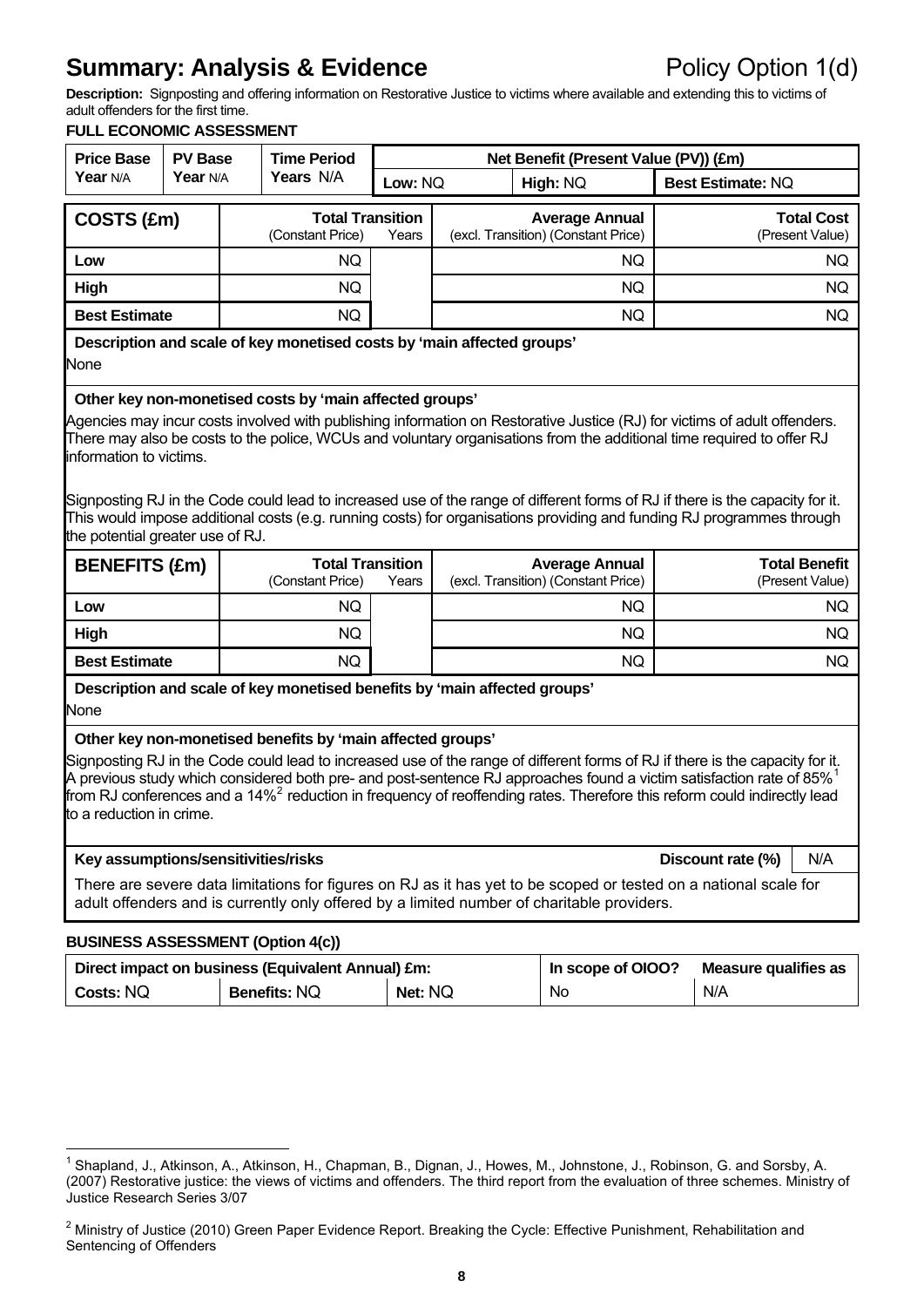### **Evidence Base (for summary sheets)**

### **Introduction**

- 1. This Impact Assessment focuses on proposed changes to the Code of Practice for Victims of Crime (Victims' Code). The Victims' Code governs services provided by relevant bodies within the criminal justice system in England and Wales to victims of crime. The Victims' Code places obligations on criminal justice agencies to provide victims with a universal minimum level of information and other services such as notification of important developments in their case and an enhanced service to vulnerable and intimidated victims.
- 2. The Government response to the "Getting it right for Victims and Witnesses" consultation in July 2012 contained a commitment to hold a consultation on a revised Victims' Code in 2013. Responses to the consultation indicated that the current Code is not user-friendly.
- 3. The strict procedural wording of the Code was necessary when it was introduced as the Code established, promoted and embedded the principles and procedures of services by criminal justice agencies to victims for the first time. However, the mandatory step-by-step quide is no longer appropriate. The way the Code is currently written means it is difficult for victims to understand and constrains local criminal justice agencies who may be best placed to determine their own procedures.
- 4. We are proposing to revise the current Victims' Code in order to tailor services according to individual need. The revised Code will outline the minimum entitlements for all victims of crime, but also focus entitlements and resources on the three categories of victim most in need, as originally defined in the "Getting it right for victims and witnesses" consultation:
	- (a) victims of serious crime
	- (b) the most persistently targeted
	- (c) the most vulnerable (hereafter referred to as vulnerable and intimidated victims)
- 5. These categories are flexible (with definitions provided in the introduction to the revised Code) and provide agencies with the ability to decide, in dialogue with victims, the needs and service requirements on a case-by-case basis.
- 6. Criminal justice agencies and victims will be able to decide jointly what services an individual victim requires. This could either take the form of an enhanced service for those falling within the three categories of victims most in need, or a tailored service which cuts down unnecessary contact with victims who do not need it or want it. This more tailored support should mean that criminal justice agencies will be better able to target resources to victims and at an appropriate level. An improved level of service may help reduce the level of complaints from victims and therefore the burden on the wider criminal justice system.
- 7. The Victim Personal Statement (VPS) was piloted in 1996 (initially known as the Victim Impact Statement) and introduced as the VPS across England and Wales in October 2001. The VPS is a statement which can be made by victims to explain how a crime has affected them. The statement is usually given by the victim during an early conversation with the police at the same time as an evidential statement is taken, although it can be made at any time during the proceedings. The primary purpose of the VPS is to give victims a voice in the criminal justice process and criminal proceedings when a case goes to court. The legal purpose of the VPS is to give sentencers a more accurate picture of the impact of the offence on the victim. It can also be used to inform bail and Parole Board decisions.
- 8. Difficulties with the VPS include:
	- Low offer rate Victims recalled being offered the opportunity to make a VPS in only 9% of all incidents reported to the police. $3$  (Crime Survey for England and Wales).
	- Lack of integration between criminal justice agencies. For example, the VPS may not be included in the CPS file due to the speed at which court cases are processed.

<span id="page-8-0"></span> 3 07/08 and 08/09 Crime Survey for England and Wales analysis. (Franklyn (2012) Satisfaction and willingness to engage with the Criminal Justice System).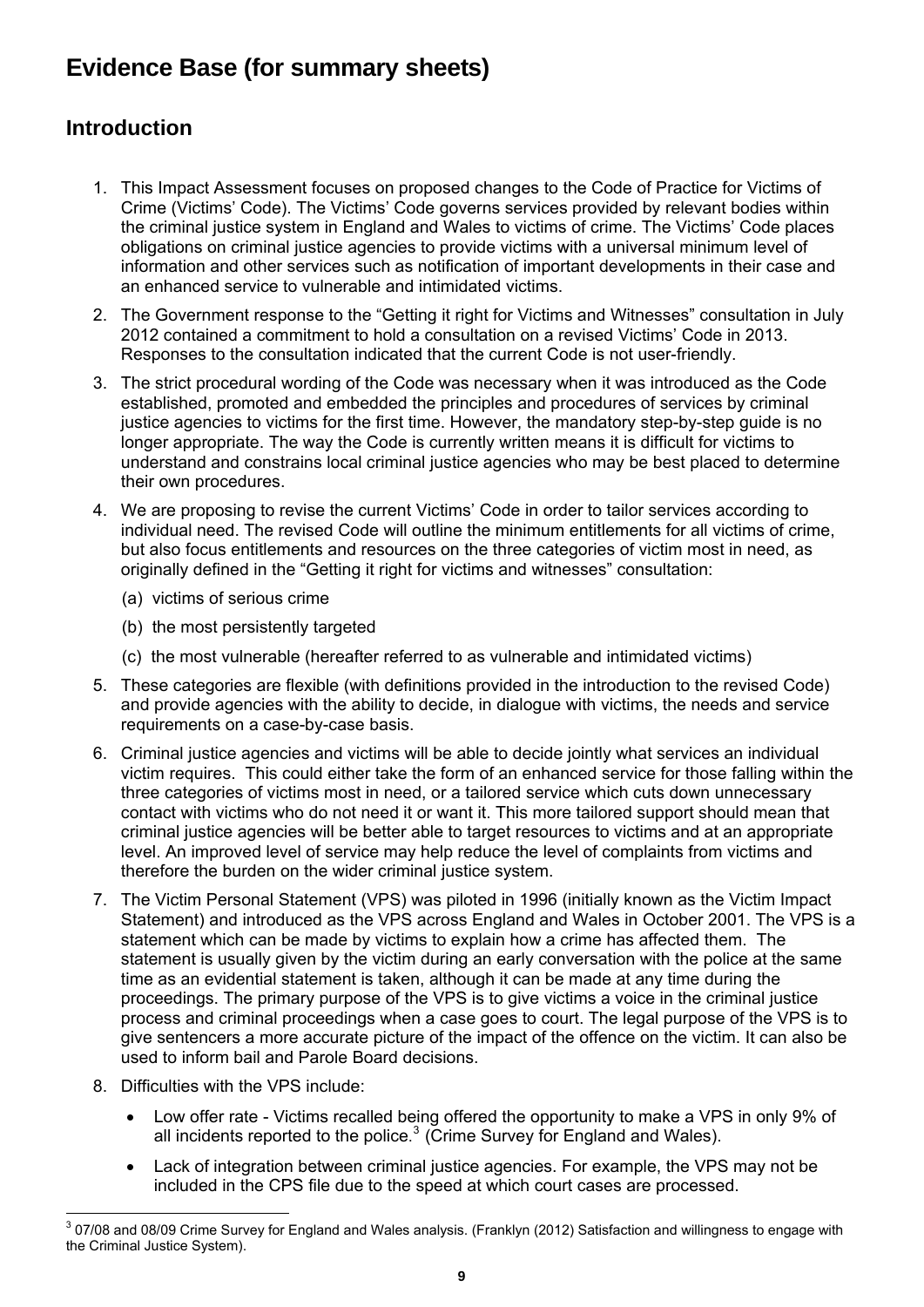- Currently the VPS is only available for small businesses, and there is no mechanism for larger businesses to explain the impact a crime has had upon them.
- 9. Including the VPS in the revised Code and enabling businesses to make a separate Impact Statement, along with clarifying its purpose, will increase awareness amongst victims that this mechanism enables their voice to be heard in criminal proceedings.
- 10. The current process for making a complaint under the Victims' Code can be unclear for victims and does not always provide an effective means of redress. It currently lists thirteen routes of complaint to criminal justice agencies, plus an ability to refer complaints to the Parliamentary Ombudsman. Only a third  $(32\%)^4$  $(32\%)^4$  of victims whose cases resulted in a charge recalled being made aware of how to make a complaint.
- 11. There is a need to provide a clearer and more effective process of registering complaints for victims of crime and improve the way in which complaints are dealt with under the Code. The revised Code will explicitly include victim entitlements with regards to complaints and the duties that each agency has in relation to any complaints made. Victims will receive information on who they should contact should they need to complain, confirmation that the complaint is being addressed and how to escalate their complaint..
- 12. Restorative Justice (RJ) provides opportunities for individuals to be heard and to have a say in the resolution of offences, and enables offenders to face the consequences of their actions and the impact that it has had upon others.
- 13. RJ also makes offenders face the consequences of their actions. If the offender has admitted guilt and is willing to participate in a meeting or communicate with the victim, the victim will be able to explain to the offender how the incident has affected them. The victim may then decide to seek an apology, and may be able agree an activity that the offender has to undertake as part of making good the harm that has been done. However the offender will not escape punishment as RJ is used in addition to a CJS penalty or sentence.
- 14. Currently, information on RJ availability is not offered consistently. In the current Victims' Code information on RJ is only provided for victims of youth offenders. In the RJ action plan, published in November 2012, the Government set out its intention that RJ is to be an embedded growing part of the Criminal Justice System where available, with victims feeling comfortable and confident requesting it at any stage of the criminal justice system.
- 15. Imposing a duty on agencies to offer and signpost information on RJ, where appropriate, and extending this to victims of adult offenders will increase awareness amongst offenders on other types of additional services which may be available to them.

#### **Rationale for Intervention**

- 16. The conventional economic approach to Government intervention to resolve a problem is based on efficiency or equity arguments. The Government may consider intervening if there are strong enough failures in the way markets operate (e.g. monopolies overcharging consumers) or there are strong enough failures in existing government interventions (e.g. waste generated by misdirected rules). The proposed new interventions should avoid creating a further set of disproportionate costs and distortions. The Government may also intervene for equity (fairness) and redistributional reasons (e.g. to reallocate goods and services to the more needy groups in society).
- 17. The primary purpose of the proposed interventions is to improve the experience of the criminal justice system for victims of crime by making their entitlements from agencies clearer and by introducing more flexible duties on agencies that can be better tailored to individual victim-need. The revised Code maintains existing minimum entitlements for victims, but enables criminal justice agencies to agree with victims what services they need. By moving to a system which is based on tailored outcomes rather than rigid processes, CJS agencies will have more flexibility in the provision of services.

<span id="page-9-0"></span> 4 Data from Witness and Victim Experience Survey 2009/10, Franklyn (2012) Satisfaction and willingness to engage with the Criminal Justice System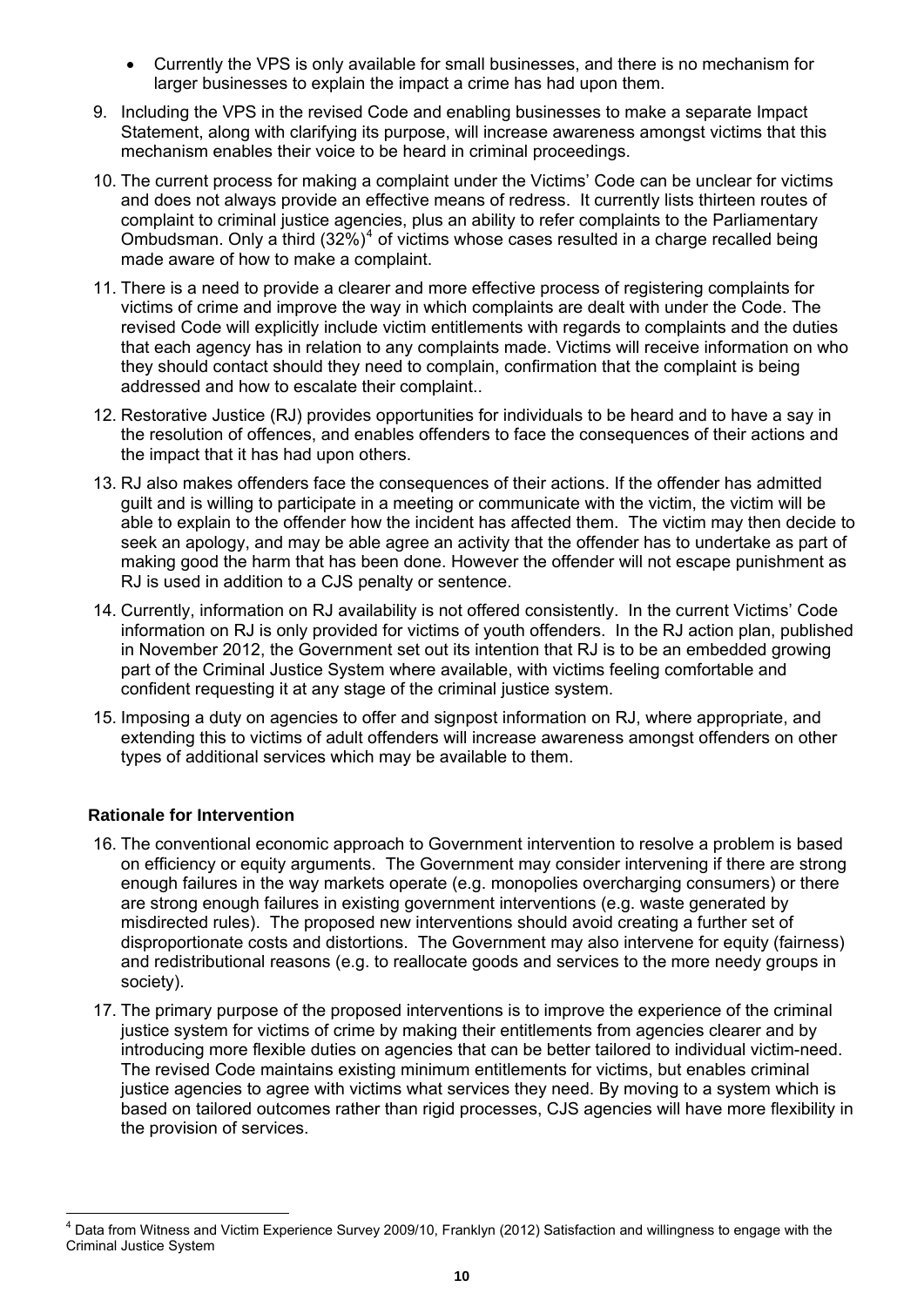18. Government intervention through revisions to the Code could reduce the inefficiency created by resources being allocated to victims who do not require them and the inequity created by inadequacy of resources allocated to the victims who require more services.

#### **Policy objectives**

19. We propose to set out what victims of crime should expect to receive ensuring that entitlements are tailored to the individual needs of victims. All victims of crime will be entitled to a minimum standard of service. We propose that enhanced services will be made available to victims of serious crime, vulnerable and intimidated victims, as well as the most persistently targeted victims.

#### **Policy Options considered**

- 20. We considered two approaches which are reflected in our consultation paper. The first is to do nothing, leaving the current system as it is.
- 21. The second is Government intervention to review and rewrite the Victims' Code to improve clarity and performance. This would mean:
	- (a) The Victims' Code will be rewritten in a more user-friendly style, structured around the criminal justice process, so that victims can better understand how the system works and what they are entitled to at each stage. The Code will be revised to provide a tailored and flexible service to all victims and an enhanced service to three categories of victim, namely victims of serious crime, vulnerable and intimidated victims (including a separate section for children under the age of 18) and the most persistently targeted.

The police already conduct an initial needs assessment to identify vulnerable and intimidated victims and Witness Care Units conduct detailed follow-up assessments for victims who are witnesses. The only change to the current process is that agencies will have to identify which victims fall into the three categories instead of only vulnerable and intimidated victims, and assess what level of support the victim requires accordingly. Criminal justice agencies can agree, after discussion with the victim, what services they need. This may fall below the minimum standard outlined in the Code if the victim decides they do not need this, which gives criminal justice agencies greater flexibility. Victims will also have the opportunity to withdraw from services provided if they no longer need them, or opt back in at a later stage if they previously declined services.

- (b) Reforms to the Victim Personal Statement (VPS): requiring the VPS to be offered to all victims who give an evidential witness statement and all victims eligible for enhanced services under the Code (victims of serious crime, vulnerable and intimidated victims and the most persistently targeted); expanding the number of bodies able to take a VPS from victims to include voluntary organisations; allowing all businesses to make a separate Impact Statement.
- (c) Rewriting the victims' complaints process in order to create a clearer and more effective process of registering complaints for victims of crime. CJS agencies will have a duty to a) provide victims with a clearly defined complaints procedure (contact, progression, time frame); and b) provide a substantive response to the complaint. For the first time, if an agency receives a complaint which should be dealt with by a different agency, there will be a duty on the receiving agency to ensure that the complaint reaches the right agency. The victim would also have the option to refer their complaint through the Parliamentary and Health Service Ombudsman via their local MP if they are not satisfied with the outcome of the complaint which they have received through the internal complaints procedure of an agency.
- (d) The Code will include a separate section on Restorative Justice (RJ) for victims of adult offenders for the first time. The current Code provides information on RJ for victims of youth offenders only. This will explain what RJ is to victims in simple terms with a concurrent duty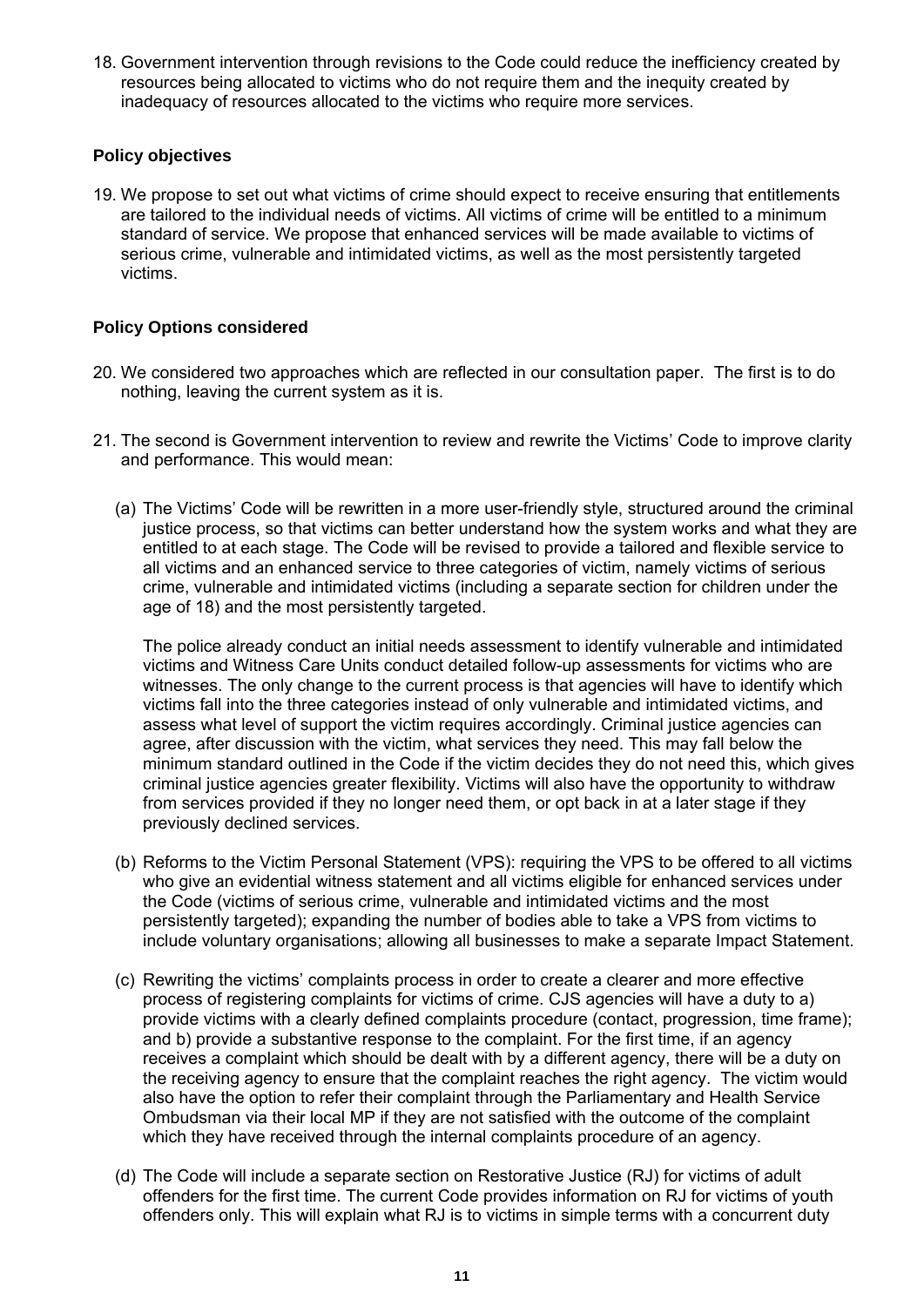that the police, Witness Care Units, Youth Offending Teams and victim support organisations should signpost and offer information on RJ to victims, where available.

Under the Code, victims of crime:

- Will be entitled to receive information on RJ and the possibility of taking part.
- May have the opportunity to take part in RJ, le d by a trained Restorative Justice f acilitator, whilst criminal proceedings are ongoing.
- May also have the opportunity to take part in RJ, led b y a trained Restorative Justice facilitator, after the conclusion of criminal proceedings.

#### **Groups Affected**

22. The proposals under consultation involve a wide-ranging reform of services given to victims in the criminal justice system. Therefore many groups will be affected by whatever policy option is chosen.

#### **The Main Affected Groups:**

- 23. The main groups affected by these proposals are:
	- Victims of crime
	- Wider society
	- The 11 agencies with specific obligations in the Victims' Code:
		- o All police forces in England and Wales, the British Transport Police and the Ministry of Defence Police
		- o The Crown Prosecution Service
		- o Her Majesty's Court and Tribunals Service
		- o The Prison Service
		- o The Probation Service
		- o Youth Offending Teams
		- o Joint Police / Crown Prosecution Service Witness Care Units
		- o National Offender Management Service
		- o The Parole Board, the Criminal Cases Review Commission, the Criminal Injuries Compensation Authority; the First Tier Tribunal (Criminal Injuries Compensation), formerly known as the Criminal Injuries Compensation Appeal Panel<sup>[5](#page-11-0)</sup>

#### **Note on territorial application**

24. The proposals as set out in this Impact Assessment will have effect in England and Wales only. Measures to transpose part of the EU Directive establishing minimum standards on the rights support and protection of victims of crime will differ in Scotland, Northern Ireland and Gibraltar.

### **Cost and Benefits**

- 25. In this section, 'criminal justice agencies' refers to the 11 agencies specifically covered by the Victims' Code.
- 26. It has not been possible to quantify the impacts proposed in this IA due to data limitations. In addition, many of the impacts depend on behavioural changes which cannot be modelled. In

<span id="page-11-0"></span> 5 While these agencies are in scope to be affected by changes to the Code, it is anticipated that the impacts will be minimal.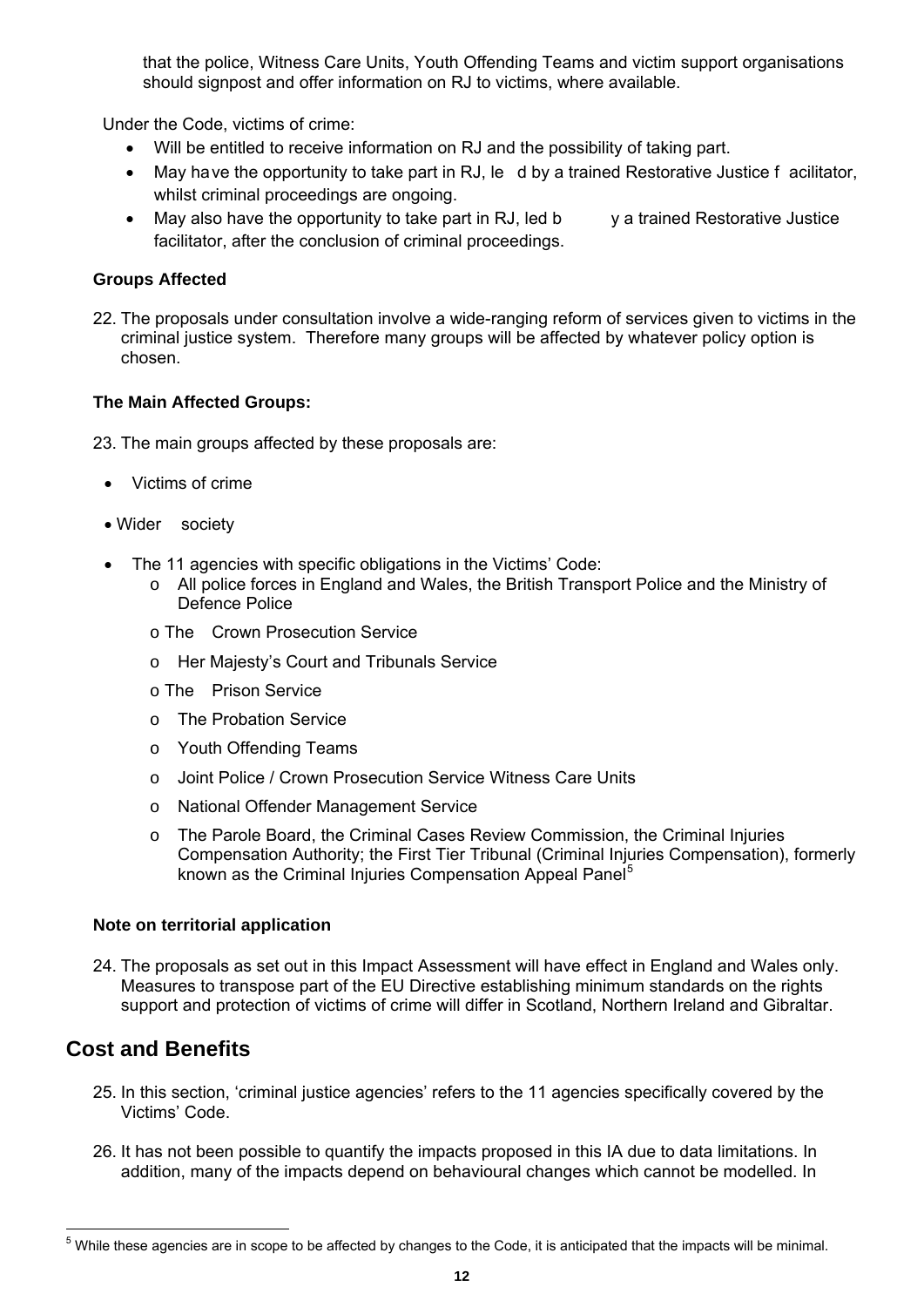most cases, we anticipate the impacts would be marginal and therefore we believe it would be disproportionate to commission research in attempt to produce quantifiable data.

#### **Base Case/Option 0**

27. The base case is the "do nothing" option, making no changes to the current Victims' Code. This means that as this option can only be compared with itself, the costs and benefits will be zero initially, as is the option's Net Present Value.

**Option 1(a): Revising the Code of Practice for Victims of Crime to ensure a flexible service which responds to the particular needs of all victims and an enhanced service to victims of serious crime, vulnerable and intimidated victims and the most persistently targeted.** 

#### **Costs of Option 1(a)**

#### *Costs to Criminal Justice Agencies*

- 28. All criminal justice agencies required to provide services to victims of crime under the Code will need to create updated practice guidance in order to decide how to meet victims' entitlements. This may require internal reviews and assessments of current procedures and transitional costs associated with moving to the new system.
- 29. Needs assessments will need to be amended to enable identification of victims who fall within the three categories as defined by the revised Victims Code (victims of serious crime, the most persistently targeted and vulnerable or intimidated victims). The police and Witness Care Units, which are jointly run by the police and CPS, currently carry out needs assessments but only to identify vulnerable and intimidated victims. The police should conduct a needs assessment on all victims and witnesses who complete a witness statement. The WCU will undertake a more thorough assessment on victims required to give evidence in court. Amending the needs assessment to ensure that victims of serious crime and the most persistently targeted are identified at this initial stage may result in administrative costs. It may also result in the police or WCU spending more time with each victim, with subsequent resource costs.

#### **Benefits of Option 1(a)**

#### *Benefits to victims of crime*

- 30. Victims would be provided with a clear set of entitlements that they can expect from criminal justice agencies at every stage of the criminal justice process (CJS). The revised Code is victim focussed and can be read as a manual allowing the victim to track what they are entitled to throughout their journey through the CJS. There will also be a separate section within the Code outlining what young victims under the age of 18 are entitled to. These policies should increase transparency and may lead to improved victim satisfaction through greater understanding and uptake of entitlements.
- 31. Criminal justice agencies and victims will be able to decide jointly what services an individual victim requires. This could either take the form of an enhanced service for those falling within the three categories of victims most in need, or a tailored service which cuts down unnecessary contact with victims who do not need it or want it.
- 32. A simplified system may improve transparency and local accountability.

#### *Benefits to Criminal Justice Agencies*

- 33. Criminal justice agencies will be better able to target resources to victims more appropriately and at an appropriate level. An improved level of service may help reduce the level of complaints from victims and therefore the burden on the CJS as a whole.
- 34. We know from WAVES that keeping victims informed of the progress of their case process and the outcome of the case are strongly associated with victims' satisfaction. Also, victims' and witnesses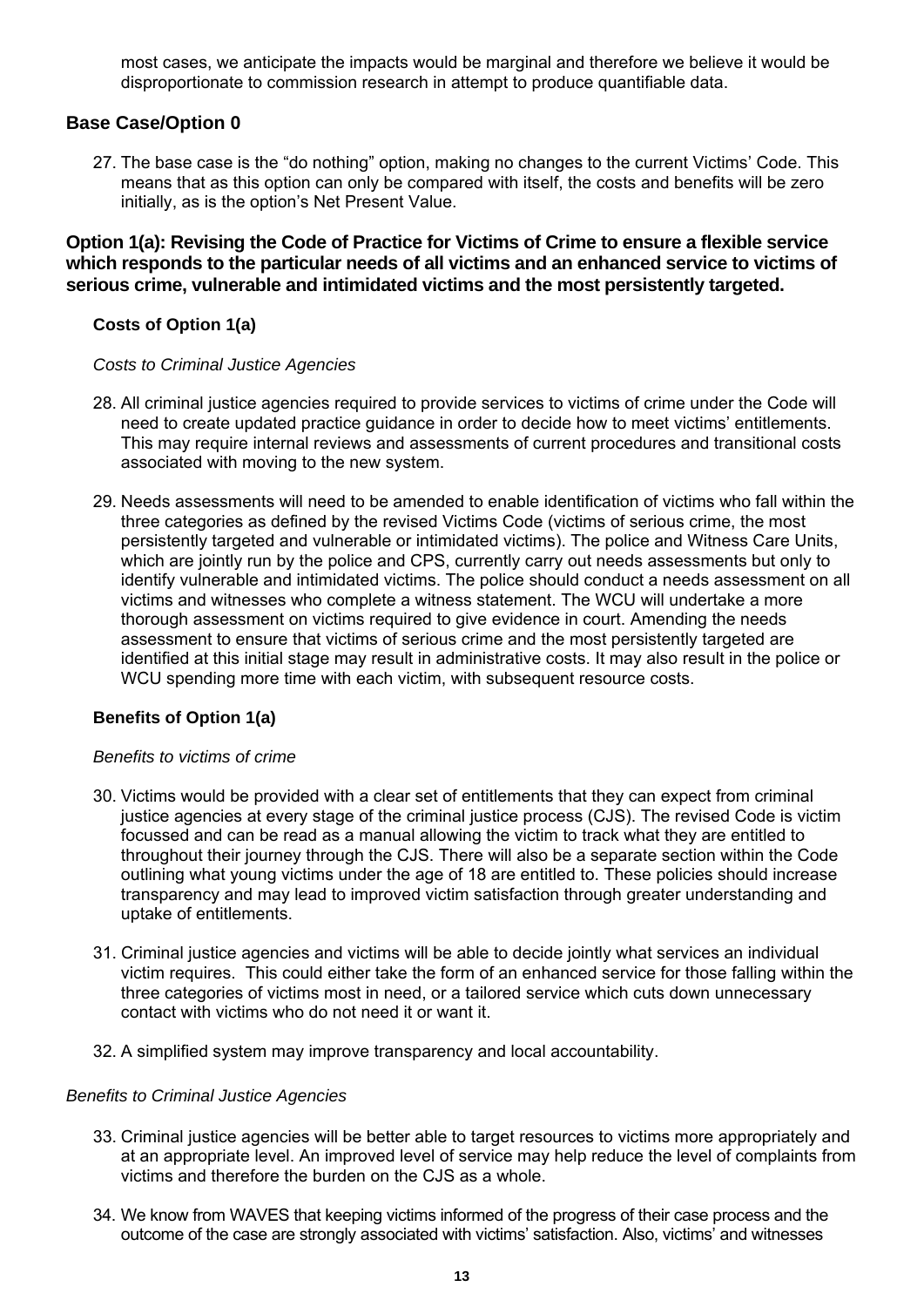who are satisfied with their contact with the CJS are more likely to be willing to engage with the CJS again in future<sup>6</sup>. Therefore improving the information and support provided to victims by agencies throughout the process may also improve victims' engagement with the CJS, increasing victims' participation in the system by increasing the likelihood that they report crimes and come forward to give evidence and thereby improving the effectiveness of the CJS as a whole.

#### *Other potential benefits*

- 35. Revising the Victims' Code is an existing Government commitment made in the Government's response to the "Getting it Right for Victims and Witnesses" consultation, in order to provide clear entitlements for victims of crime and strengthen their voice in the criminal justice system.
- 36. It is estimated that there will be no regulatory impact on business as duties under the Code all fall on criminal justice agencies.
- 37. The Code will also transpose part of the EU Directive on establishing minimum standards on the rights, support and protection of victims of crime. According to Article 1 of the Directive, its aim is "to ensure that victims of crime receive appropriate information, support and protection and are able to participate in criminal proceedings"; and that "victims are recognised and treated in a respectful, sensitive, tailored, professional and non-discriminatory manner, in all contacts with victim support or restorative justice agencies or a competent authority, operating within the context of criminal proceedings". This dovetails with the aims and objectives of broader criminal justice policies in the UK, as well as reforms to the Victims' Code in England and Wales. The revisions to the Victims' Code will contribute to moving towards implementation of the Directive.
- 38. The Directive must be implemented by 16 November 2015. Much of the Directive reflects existing practice in the UK. It will be transposed by a number of means including revising existing statutory Codes of practice, such as the Victims Code, and enacting secondary legislation. By moving towards full implementation of the Directive by November 2015, the UK will benefit by reducing the risk of legal infraction proceedings from the European Commission, which can be brought against an EU Member State if an EU Directive has not been transposed properly. The maximum fine that could be imposed on the UK by the European Court of Justice is €703,000 per day or £256 million per year. The UK has not been fined to date.

#### **Net Impact of Option 1(a)**

- 39. We expect there would be a net benefit to victims. They would have a clearer set of codified entitlements. Victims of the most serious crime, vulnerable and intimidated victims and the most persistently targeted would benefit from a greater awareness of enhanced entitlements they can receive under the revised Code.
- 40. Criminal justice agencies will incur transitional costs when changing their processes and revising their procedures in order to meet the requirements of the revised Code.
- 41. In the longer term, there will be costs on criminal justice agencies associated with implementing the Code, such as ensuring needs assessments are carried out appropriately to identify those victims most in need. However, we anticipate there being a positive impact on criminal justice agencies, including less bureaucracy and greater freedom to tailor services according to individual need. They may also benefit from being able to target resources more efficiently at those most in need and, in the long term, from a reduction in the volume of complaints from victims.

#### **Risks, assumptions and sensitivities for option 1(a)**

 $\overline{a}$ <sup>6</sup> Satisfaction and willingness to engage with the Criminal Justice System. Findings from the Witness and Victims Experience Survey, 2009-10, Franklyn, R (2012)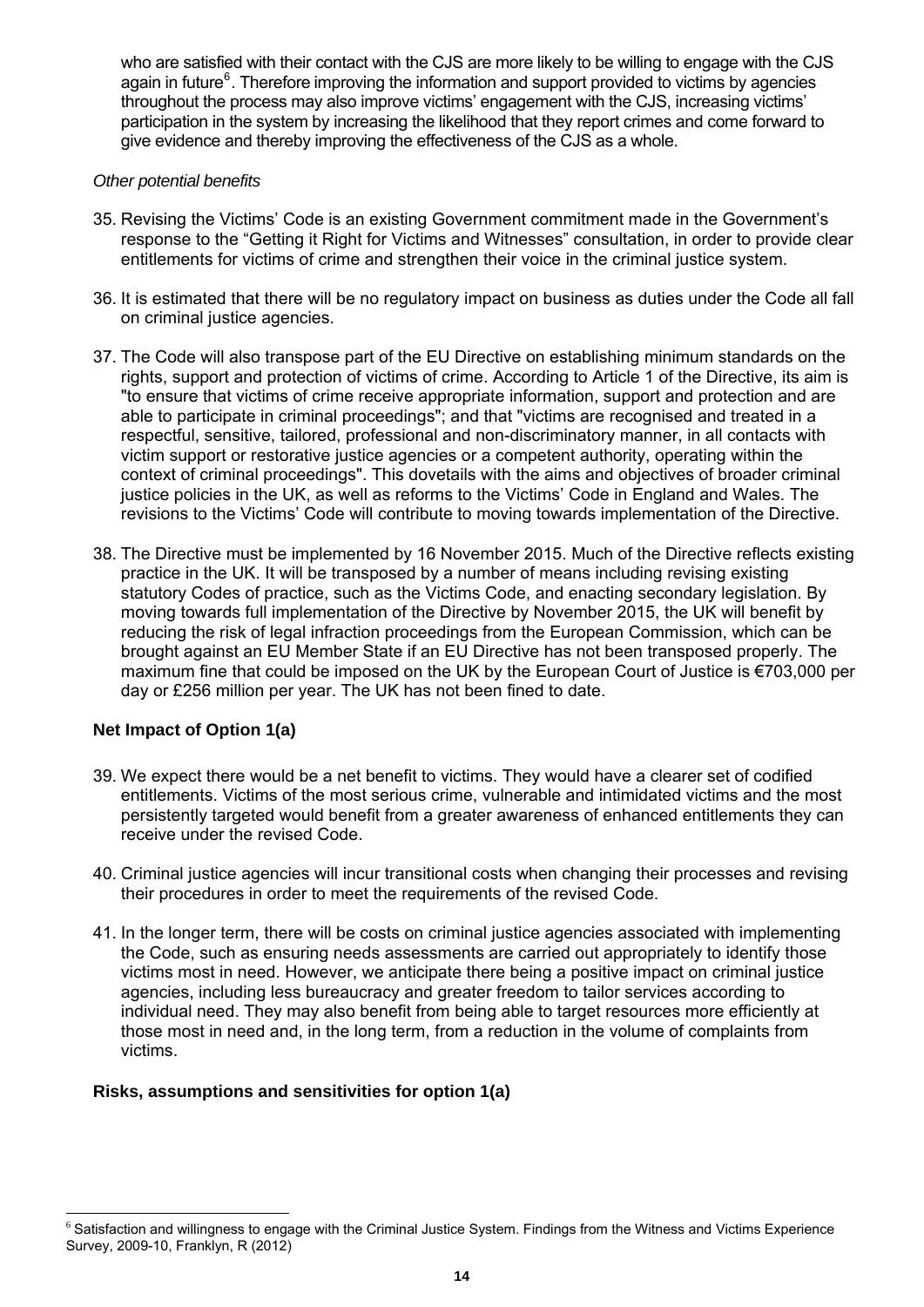42. The main assumptions are:

- Current entitlements for victims are unclear and it would be easier for victims to understand the CJS if what they are entitled to is clearly outlined at each stage of their criminal justice journey.
- That a simplified system will increase transparency and local accountability.
- It will be possible to identify accurately the needs of victims through an initial needs assessment.
- A more efficient, visible system should reduce complaints. However, the concurrent improvements to the means of registering complaints for victims of crime for victims at **option 1(c)** may mean that victims are more likely to exercise their entitlement to complain about unsatisfactory service provision.
- Criminal justice agencies are willing to fund and implement the revised processes in the Code and have the resources to do so. Further information on the potential resource implications are outlined in options **1(b)-1(d)**.

43. The main risks and sensitivities are:

- If the entitlements prove to be too onerous and prescriptive, there may be resource implications for the criminal justice system.
- If the entitlements are too flexible and minimum standards are not met by the agencies, there may be a reduction in the quality of service for victims.
- The ability of agencies to tailor their services depend on a large proportion of victims of low level crime not wanting and needing contact with or support from criminal justice agencies.
- The costs and benefits of this option may be affected by wider changes in policy and resources across the CJS and by crime trends.

#### **Data Limitations**

- 44. It is not possible to estimate the amount of additional time and resource that would be required to rewrite the Code to make it a more user-friendly and understandable document or to update related practice guidance. In addition, whilst there are estimates available on the time taken to carry out current needs assessments, we are unable to estimate the additional time and resource that may be required to carry out the amended needs assessment and therefore the associated costs. However, since both involve amending current practices, we anticipate that these costs will be marginal.
- 45. Whilst we anticipate that victims will benefit from the proposed changes, we are unable to quantify the value that victims would place on this. It is also not possible to quantify the impact from a potential reduction in the level of complaints as we do not have figures on the current level of complaints from victims under the Code or the cost of processing these complaints. Given that complaints are initially made at a very local level it is difficult to calculate accurate total volumes. In addition, a reduction in the level of complaints is a behavioural change which cannot be accurately estimated.

#### **Option 1 (b): Reforms to the Victim Personal Statement.**

#### **Costs of Option 1(b)**

*Costs to Criminal Justice Agencies* 

*Police/Witness Care Units* 

- 46. There could be costs to the police force across England and Wales due to the additional time spent with victims to support the writing of the VPS
- 47. Additional administrative costs may fall on the police as all businesses will be able to make an Impact Statement following an incident of recorded criminal conduct. However, it is proposed that businesses would complete the Impact Statement themselves and submit it to the police or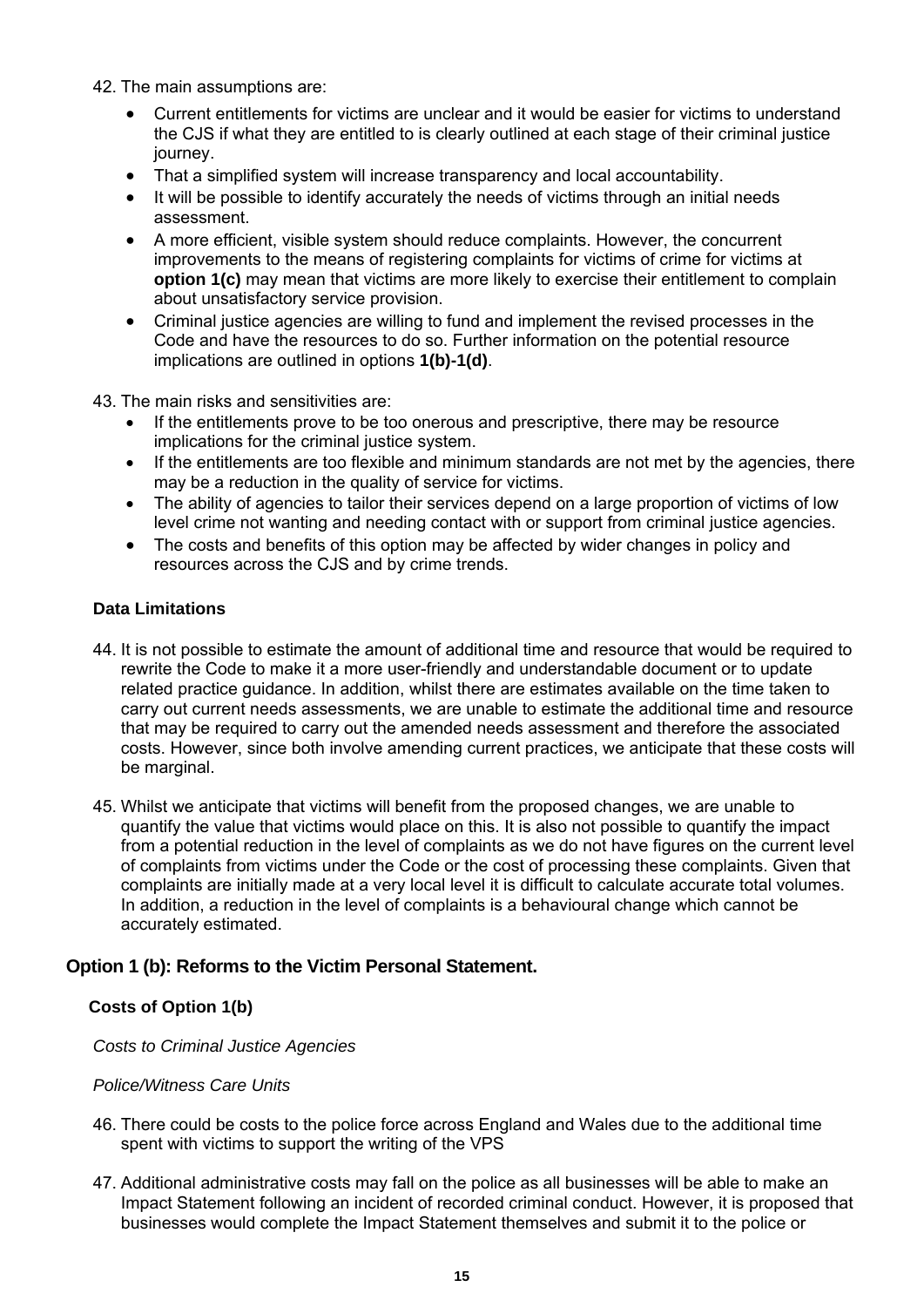relevant criminal justice agency. Nevertheless this will still result in administrative costs for the police and other agencies receiving the paperwork.

#### *HMCTS*

48. In addition, information presented in the VPS may be relevant to a court's assessment of the harm an offence caused. This, along with the culpability of the offender, will determine the type and severity of sentence so it is possible that an increase in the use of the VPS may have an impact on sentencers' behaviour and hence NOMS resources (both probation and prison costs).

#### *CPS*

49. The revised Code requires the CPS to ensure the VPS is contained within the court file. This already occurs as a matter of good practice, but the CPS may incur additional administration costs by requiring staff to spend more time ensuring that this takes place consistently.

#### *Witness Care Units*

50. Under the revised Code, Witness Care Units should offer the VPS to victims and record it in written, electronic format or over the telephone. Witness Care Units are not currently resourced to do this, so this will incur additional costs for them in terms of staff training and time.

#### **Benefits of Option 1(b)**

#### *Benefits to victims of crime*

- 51. Data from the Crime Survey for England and Wales indicates that Victims recalled being offered the opportunity to make a VPS in only  $9\%$ <sup>[7](#page-15-0)</sup> of all incidents reported to the police. We propose to include a duty on the police to offer each victim making an evidential statement the opportunity to make a VPS at the same time. All victims eligible for enhanced services under the Code (victims of serious crime, vulnerable and intimidated victims and the most persistently targeted) will also be entitled to make a VPS at any stage of the criminal justice process. This will be accompanied by a clear statement of purpose to address the lack of clarity about its function amongst victims of crime.
- 52. By increasing the offer rate of the VPS, victims will be able to participate to a greater extent in the criminal justice process and have a louder voice in criminal proceedings.
- 53. The reforms enable all businesses to make an Impact Statement, which will give business a voice in the criminal justice process and allow them to fully articulate the impact a crime has had upon them. Currently only small businesses are able to explain the impact a crime has had upon them by making a Victim Personal Statement.

#### **Net impact of option 1(b)**

- 54. We expect there would be a net benefit to victims and businesses that are victims of crime. The duty on service providers to offer each victim who makes an evidential witness statement the opportunity to make a VPS will enable them to participate to a greater extent in the criminal justice process and have a louder voice in criminal proceedings.
- 55. While there may be costs on criminal justice agencies if there is an increase in uptake, it is anticipated that this will be outweighed by the benefits to victims of crime.

#### **Risks, assumptions and sensitivities for option 1(b)**

56. It is an existing national standard for the police to offer a VPS to a victim of crime in England and Wales. Expanding the number of agencies who can take a VPS to include appropriate support

<span id="page-15-0"></span> 7 07/08 and 08/09 Crime Survey for England and Wales analysis. (Franklyn (2012) Satisfaction and willingness to engage with the Criminal Justice System).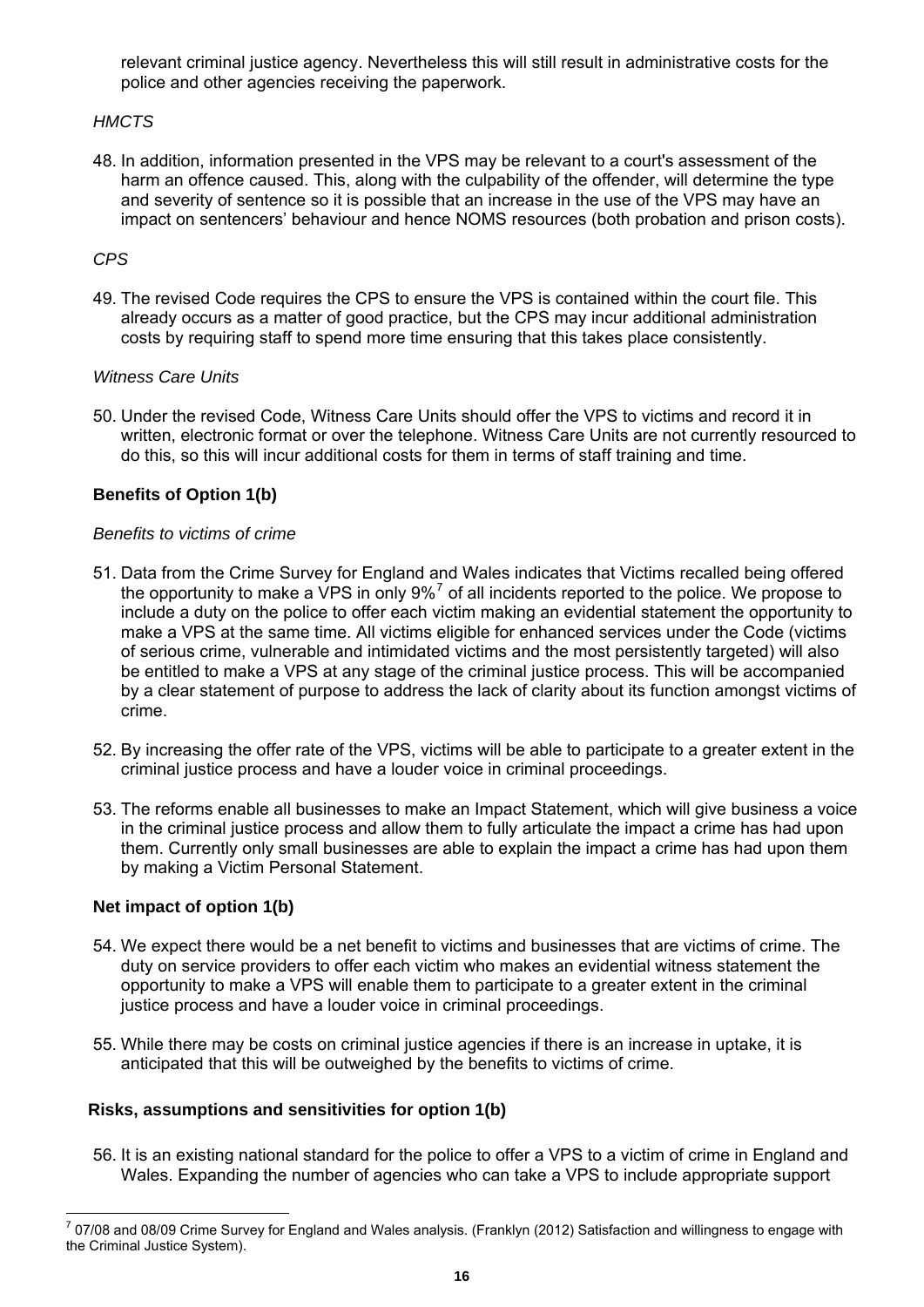services should decrease the resource burden on the police in cases in which a victim wants to make or update a VPS after the crime was recorded. However, the potential increase in uptake of VPS may increase the overall burden. Therefore the net impact is unclear

#### **Data Limitations**

- 57. When considering the potential additional costs for police resulting from extra time taken to support victims in writing a VPS, data on the potential volume of victims that would require a VPS, time taken to write a VPS and cost of police officer time is required. Whilst we have the hourly cost of a police officer<sup>[8](#page-16-0)</sup> and can estimate the additional time required, it is not possible to estimate the potential volume of victims who fall within the three protected groups and those who make an evidential witness statement. Businesses who are the victims of crime also have the option to accept or decline the offer to make an Impact Statement. As there is no data on the volume of small businesses that currently make a VPS, it is not possible to model this behaviour.
- 58. In addition, it is not possible to estimate the additional administrative costs resulting from agencies receiving paperwork. However we anticipate this impact to be marginal.
- 59. We are unable to quantify the value that victims would place on having a greater offer rate and clearer understanding of the function of a VPS as well as a louder voice in criminal proceedings. We are also unable to quantify the value that businesses who are victims of crime would place on having a louder voice in criminal proceedings through an Impact Statement being made available to them.

#### **Option 1 (c): A more effective means of registering complaints for victims when they make a complaint to a criminal justice agency.**

#### **Costs of option 1(c)**

#### *Costs to Criminal Justice Agencies*

- 60. Agencies may incur administration costs as they may need internal reviews and assessments of current complaints procedures. There may be transitional costs involved with setting up a clearly identifiable complaints process within the organisation.
- 61. Agencies may incur admin costs involved with publishing more information on how they handle complaints under the Code and providing updates on the status of the complaint if it involves more than one agency.
- 62. There is a potential for there to be costs involved with training staff on the complaints process within their agency.

#### **Benefits of option 1(c)**

#### *Benefits to victims of crime*

63. Victims will have a clearly identified set of entitlements and a greater understanding of the duties on agencies should they need to make a complaint and will have access to greater information on how agencies handle complaints. This may increase victim engagement and satisfaction with the CJS.

#### *Benefits to Criminal Justice Agencies*

64. Criminal justice agencies will benefit from having a consistent procedure for handling complaints which simplifies dealing with complaints that require input from more than one agency.

#### **Net impact of option 1(c)**

<span id="page-16-0"></span><sup>8</sup> The hourly cost of a police officer (rank sergeant or below) is £37.81 in 2012/13 prices (provided by Home Office)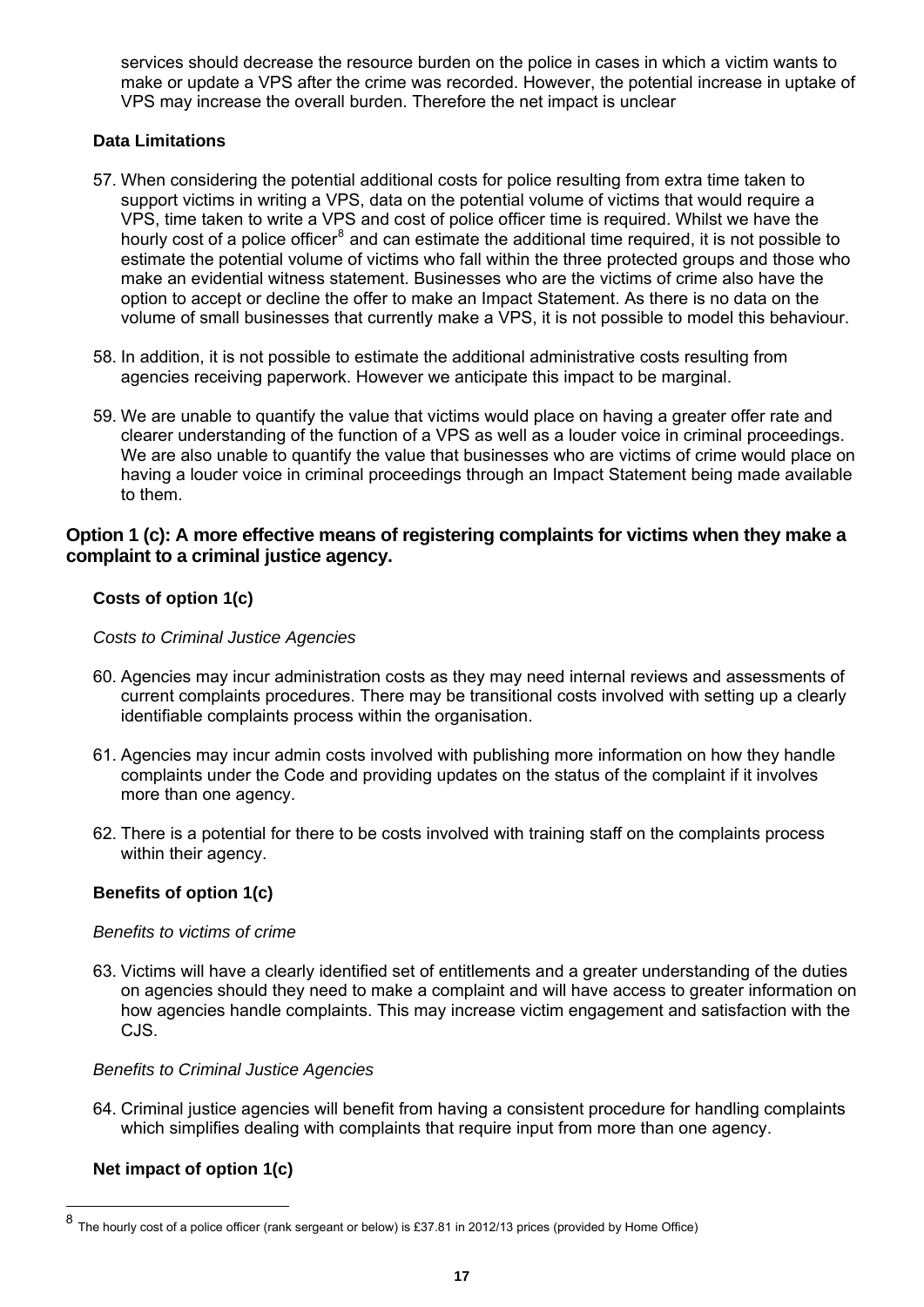65. We expect there would be a net benefit to victims of crime. Although there may be costs involved with updating current complaints processes, we expect these will be outweighed by the benefits to victims of crime along with the benefits to agencies through having a more consistent procedure which will give them the opportunity to receive feedback from victims on their practices and to use this feedback to improve their processes, thereby improving the service for future victims.

#### **Risks, assumptions and sensitivities for option 1(c)**

- 66. It is assumed that agencies will have a clearly identifiable complaints process, will provide the victim with the contact details of who is dealing with their complaint and that agencies will be able to publish more information on how they handle complaints under the Code.
- 67. Reforms to the Code may drive up the quantity of complaints as victims will be aware of their entitlements and this may place an additional burden on agencies.

#### **Data Limitations**

- 68. There is no data to inform estimates of the additional costs which may be incurred by agencies establishing a more clearly identifiable complaints process, publishing clearer information and potentially further training staff on how complaints should be processed. However we anticipate that these one-off transitional costs will be marginal.
- 69. It is also not possible to estimate the value that victims would place on having a clearer and more effective process of registering complaints. Whilst we anticipate there may be an increase in the volume of complaints due to greater ease in doing so, as before, it is not possible to quantify the impact of this as we do not have figures on the current level of complaints from victims under the Code or the cost of processing these complaints. Given that complaints are initially made at a very local level it is difficult to calculate accurate total volumes. In addition, a reduction in the level of complaints is a behavioural change which cannot be accurately estimated.

#### **Option 1(d): Signposting an offering information on Restorative Justice (RJ) to victims where available and extending this to victims of adult offenders for the first time.**

#### **Costs of option 1(d)**

*Costs to Criminal Justice Agencies*

- 70. Agencies would be required to offer and signpost information on RJ to victims of adult offenders for the first time. There may be administration costs involved with publishing this information. Agencies may also incur costs through additional time required to consistently offer RJ to victims of crime both before and after criminal proceedings have taken place.
- 71. Signposting RJ in the Code could lead to increased use of the range of different forms of RJ if there is the capacity for it. This could impose additional costs for the organisation providing and funding the RJ programmes through greater use of RJ, such as running costs and capacity building among RJ practictioners.

#### **Benefits of option 1(d)**

#### *Benefits to victims of crime*

72. Victims of crime may benefit from being made aware of, and possibly utilising, RJ and may have greater engagement with the CJS as a result.

#### *Benefits to wider society*

73. Signposting RJ in the Victims' Code could lead to increased use of the range of different forms of RJ if there is the capacity for it. A previous study which considered both pre- and post-sentence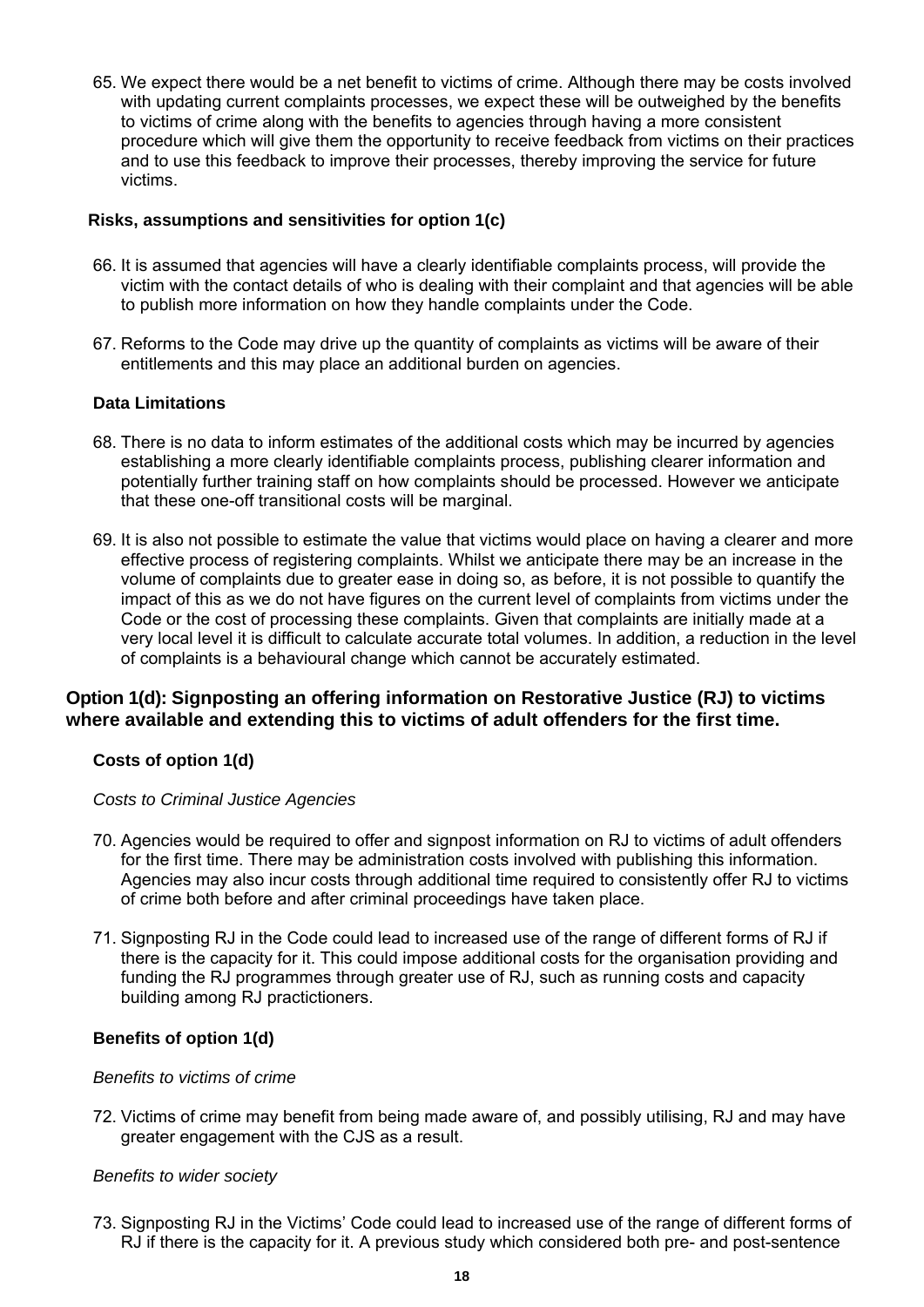RJ approaches found a victim satisfaction rate of 85% $^9$  from RJ conferences and a 14% $^{10}$ reduction in frequency of reoffending rates. Therefore changes in the Code could indirectly lead to a reduction in crime.

#### **Net impact of option 1(d)**

74. We expect there would be a net benefit to victims of crime. It is anticipated that the administrative costs required to provide additional information on RJ will be outweighed by the benefits that victims of crime and wider society may receive from it.

#### **Risks, assumptions and sensitivities for option 1(d)**

- 75. It is assumed that current RJ entitlements are unclear to victims and that signposting this information will make it easier for victims to understand what they may be entitled to from RJ.
- 76. There are severe data limitations for figures on RJ as it has yet to be scoped or tested on a national scale for adult offenders and is currently only offered by a limited number of charitable providers.

#### **Data limitations**

- 77. It is not possible to quantify the additional administration costs which may be required to signpost information on restorative justice (RJ) or additional time that is required to offer RJ to victims of crime, although both are anticipated to be marginal. Whilst we expect there may be an increase in the use of RJ if there is the capacity for it, it is not possible to model such behavioural change or the potential cost associated with it.
- 78. Whilst we know there is a high satisfaction rate from RJ (85%) and a 14% reduction in frequency of reoffending rates due to RJ, it is not possible to quantify the value that victims place on being made aware of and possibly utilising some form of RJ.

<sup>&</sup>lt;u>。</u><br><sup>9</sup> Shapland, J., Atkinson, A., Atkinson, H., Dignan, J., Edwards, L., Hibbert, J., Howes, M.,Johnstone, J., Robinson, G. and Sorsby, A. (2008) Does restorative justice affect reconviction? The fourth report from the evaluation of three schemes. Ministry of Justice Research Series 10/08

<sup>&</sup>lt;sup>10</sup> Ministry of Justice (2010) Green Paper Evidence Report. Breaking the Cycle: Effective Punishment, Rehabilitation and Sentencing of Offenders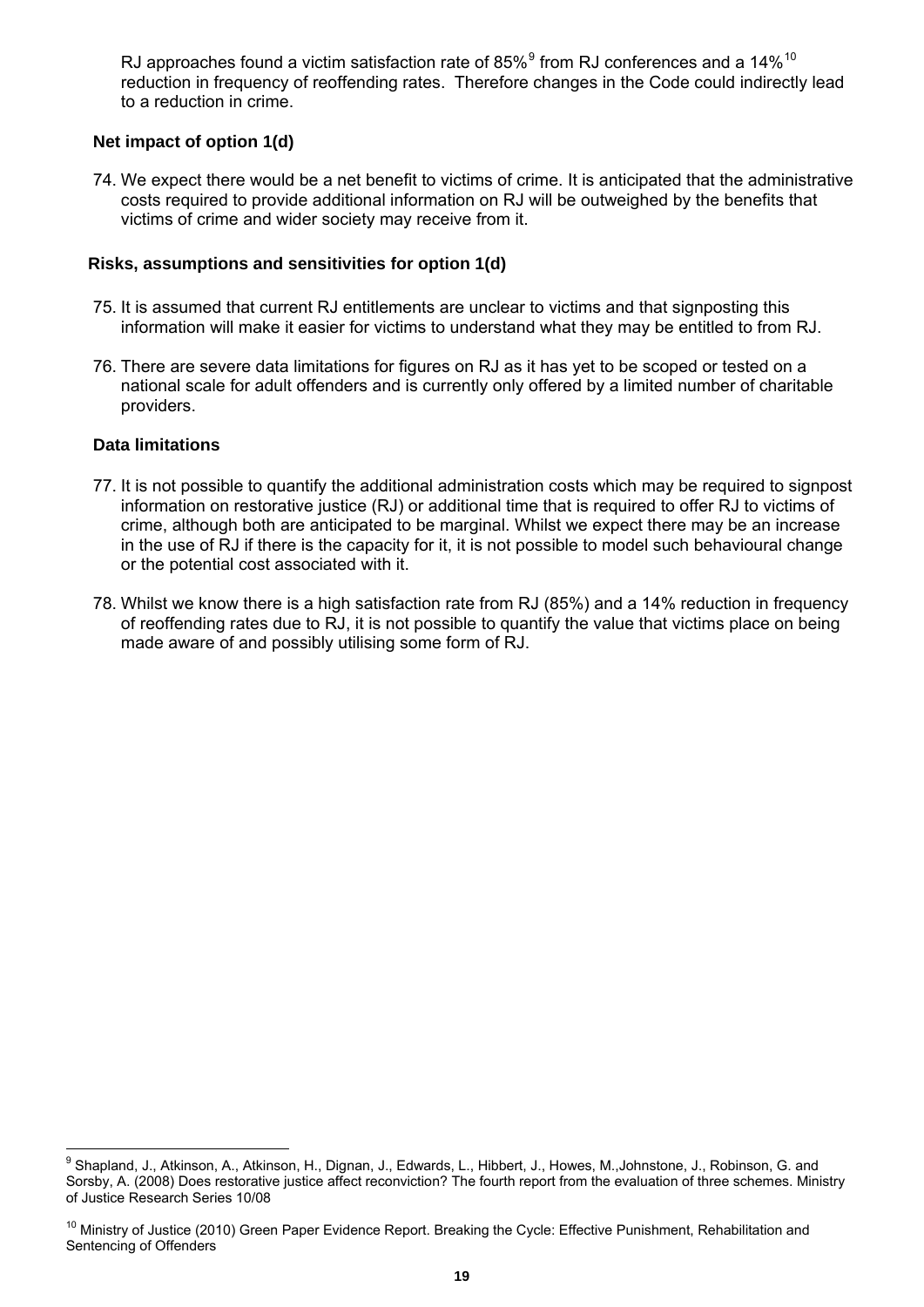### **Specific Impact Tests**

#### **Statutory Equality Duty**

A separate Equality statement is being produced.

#### **Competition Assessment**

No competition assessment is required.

#### **Small Firms Impact Test**

The provision for small firms to make a VPS is contained in the current Victims' Code. Therefore we do not expect any additional impact them by these proposals.

#### **Greenhouse gas assessment**

We do not expect any significant impact on carbon emissions.

#### **Wider Environmental issues**

We do not expect any significant impact on other environmental issues.

#### **Health and Well-being Impact Assessment**

The provision of effective support to victims of crime and enhanced services for victims of serious crime, vulnerable and intimidated victims and the most persistently targeted is a positive development. This should have a beneficial impact on the health and lifestyle of victims and reduce the need for social care. We do not expect the proposals to have a significant impact on the following wider determinants of health such as income, environment, transport, housing, education, employment, agriculture or social cohesion.

There may be a small impact on crime (particularly given any increase in the use of Restorative Justice which has been shown to lead to lower reoffending rates), which is considered a wider determinant of health. **Human Rights** 

The proposals are compliant with the Human Rights Act (1998).

#### **Justice Impact Test**

The overall impact on the Justice System is outlined in the evidence base of this Impact Assessment.

#### **Sustainable Development**

We do not anticipate the proposals having any negative effect on the principles of sustainable development.

The proposals may have a small positive effect on the principle of "ensuring a strong, healthy and just society" by improving the efficiency of the criminal justice system, by strengthening the voice of victims in the criminal justice process and by providing victims with a more effective means of registering complaints.

#### **Privacy Impact Test (an MOJ Specific Impact Test)**

Not applicable.